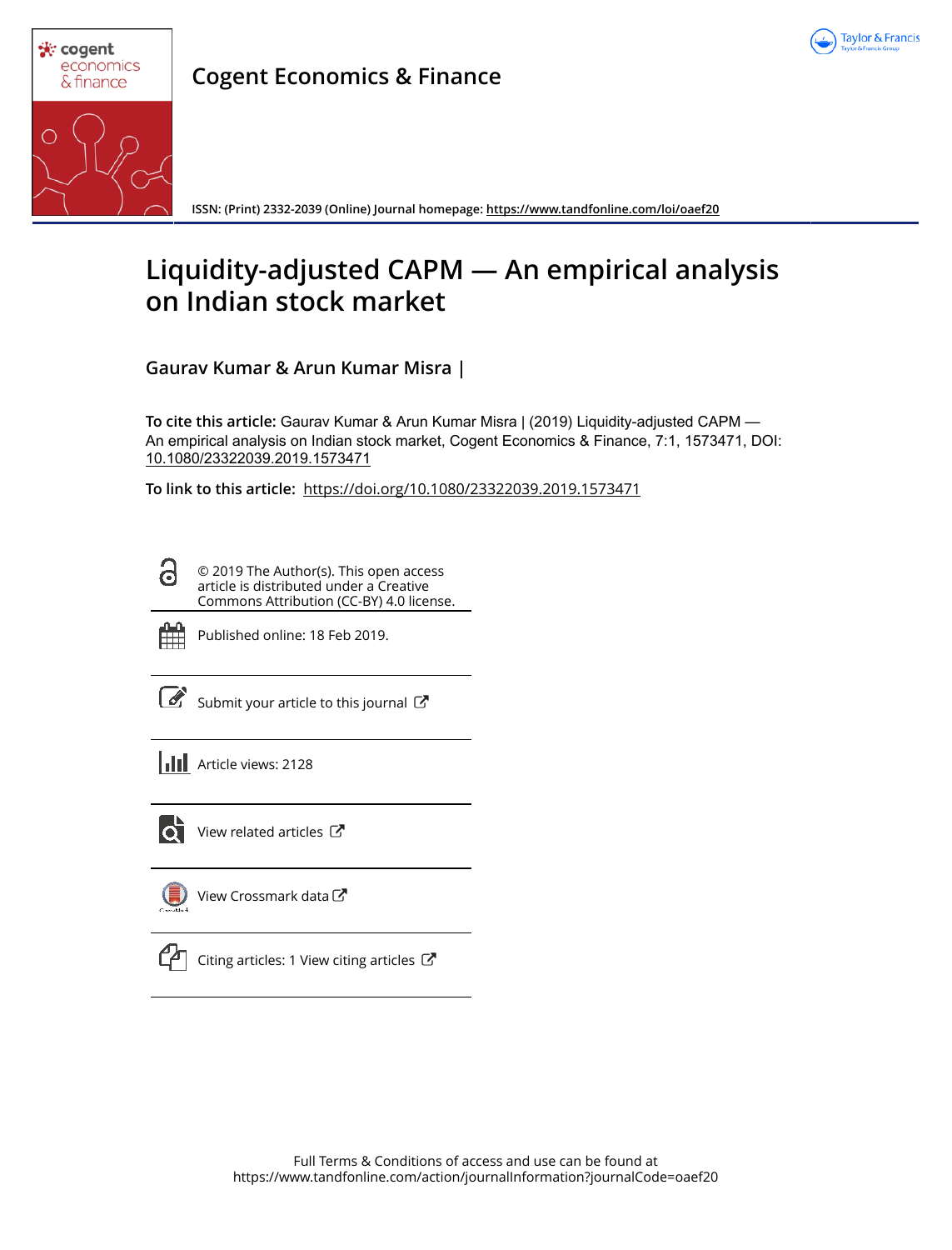



Received: 02 February 2018 Accepted: 18 January 2019 First Published: 29 January 2019

\*Corresponding author: Gaurav Kumar, Vinod Gupta School of Management, OP Jindal Global University, Sonipat, India E-mail: gkumar@jgu.edu.in

Reviewing editor: David McMillan, University of Stirling, UK

Additional information is available at the end of the article

# FINANCIAL ECONOMICS | RESEARCH ARTICLE Liquidity-adjusted CAPM — An empirical analysis on Indian stock market

Gaurav Kumar<sup>1</sup>\* and Arun Kumar Misra<sup>2</sup>

Abstract: This article examines the impact of various sources of systematic liquidity risk and idiosyncratic liquidity risk on expected returns in the Indian stock market. The study tested the liquidity-adjusted capital asset pricing model (LCAPM) which is previously tested on developed markets. Systematic liquidity risk is found to be significant in impacting asset returns through various channels, viz. commonality in liquidity and illiquidity sensitivity to market returns. Covariance between individual stock returns and associated stock liquidity has a commanding influence as an idiosyncratic liquidity risk factor. The estimated asset pricing model is found to be robust across the two sub-time periods. The findings indicate that given the multidimensional nature of risk, the alternative of LCAPM along with the idiosyncratic risk is persuasive for consideration in investment decisions.

## Subjects: Economics; Finance; Business, Management and Accounting

Keywords: illiquidity; liquidity risk; NSE; emerging market; liquidity-adjusted CAPM JEL classification: G10; G12; G15

# ABOUT THE AUTHORS

Gaurav Kumar is an Assistant Professor in Finance from the Jindal Global Business School (JGBS), OP Jindal Global University, Sonepat, India. He received B.Tech. in Computer Science from NIT Allahabad, an MBA in International Business from IIFT Delhi, and a PhD from the Indian Institute of Technology (IIT), Kharagpur. Before joining JGBS, he worked as a postdoctoral researcher in financial data analytics at the University College Dublin, Ireland. His research interest includes corporate finance, capital markets, and market microstructure. He currently teaches entrepreneurial finance and cost accounting.

Arun Kumar Misra is an Associate Professor of Finance at Vinod Gupta School of Management, Indian Institute of Technology (IIT), Kharagpur. Before becoming an academician, he worked as a banker in a leading public sector bank. He has published research articles in the fields of banking, capital markets, and corporate finance.

# PUBLIC INTEREST STATEMENT

The inability of the capital asset pricing model to explain the cross section of returns has led to the exploration of alternative factors in pricing assets. Liquidity is one of the key factors in determining cross-sectional stock returns. All else being equal, investors expect higher returns for holding illiquid stocks. Under the methodological framework of Akbas, Petkova, and Armstrong (2011), we find that, in addition to the systematic liquidity risk, idiosyncratic liquidity risk has independent explanatory power for cross-sectional return variation. This study reported that co-movement between stock liquidity and market liquidity, i.e., commonality in liquidity and illiquidity sensitivity to market returns, influences returns as systematic liquidity risk factors. On the other hand, covariance between individual stock returns and associated stock liquidity influences returns as an idiosyncratic liquidity risk factor. The results have important implications for investors who should take into account the systematic and idiosyncratic liquidity risk in order to make a better investment  $decision.<sup>1</sup>$ 





© 2019 The Author(s). This open access article is distributed under a Creative Commons Attribution (CC-BY) 4.0 license.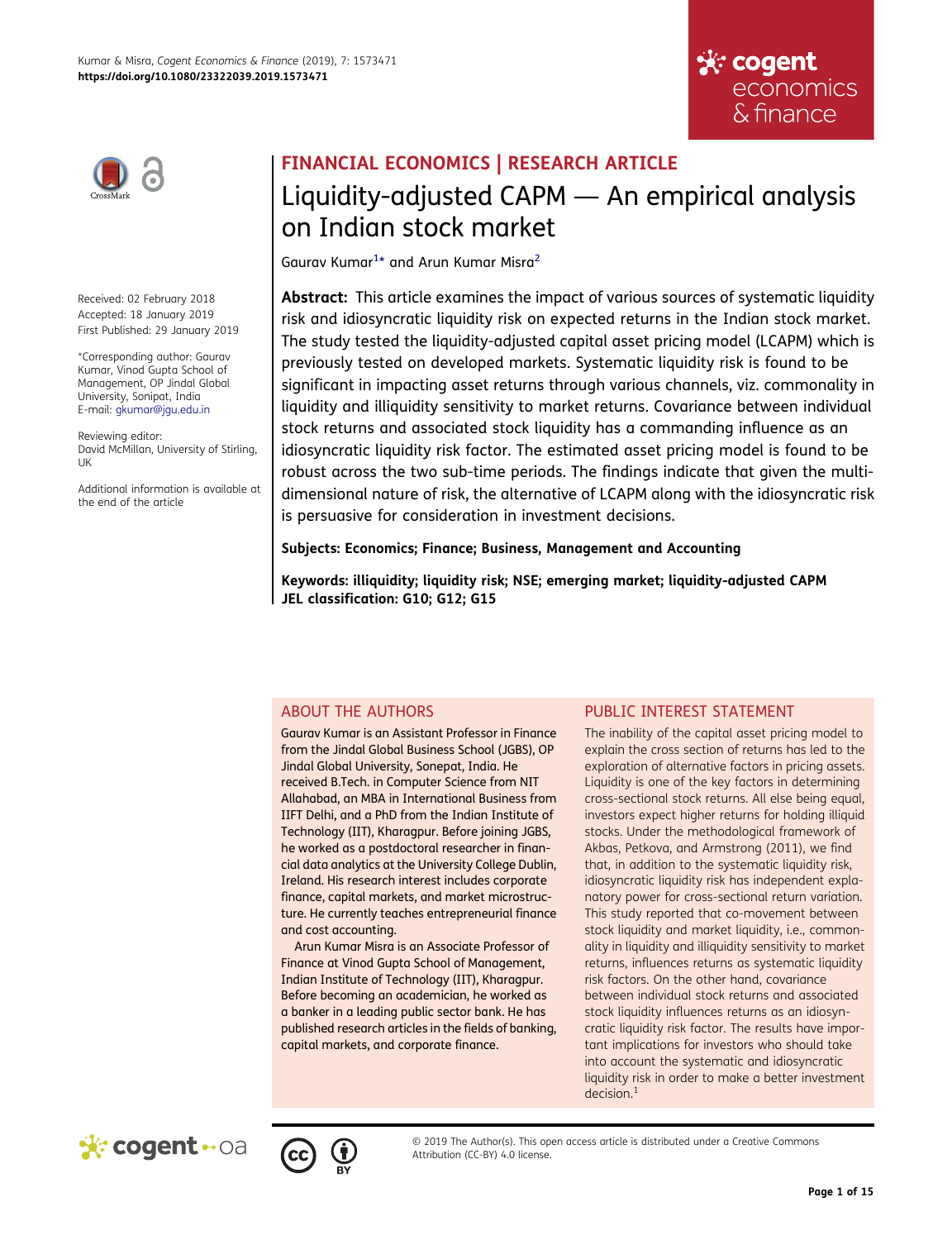#### 1. Introduction

In the capital asset pricing model (CAPM), factors are priced only if they pose a form of undiversifiable risk or systematic risk (Sharpe, 1964; Lintner, 1965). Market beta measures this systematic risk, and initially, it was considered as the only form of systematic risk. However, the failure of market beta to explain the cross-sectional expected returns casts doubt on it being the sole important determinant of stock returns (Fama & French, 1992, 1993). Identification and empirical validation of factors, which explain the cross-sectional variation of expected stock returns, has been one of the key issues in investment management research. As a result, there have been numerous studies to investigate several systematic factors and firm characteristics that are associated with stock returns. Liquidity is one of the important factors that attracts investors in financial markets. Liquid stocks are considered to have lower trading costs. Recent empirical research in finance is focused on liquidity risk as a factor to explain the cross section of expected return better than the traditional asset pricing models (Amihud, 2002; Butt & Virk, 2015; Li, Sun, & Wang, 2014). This consideration is motivated by the idea that investors are averse to risk and thus require a premium over volatility in liquidity (Chordia et al., 2001). Various channels of transmission of liquidity risk on stock returns are further examined by Acharya and Pederson (2005).

Emerging markets have been a center of growth over the past 20 years. Economic prospects have improved in many emerging economies, especially in countries like China, India, and Brazil. Long-term investors have been rewarded for making investments in emerging markets, as returns have often been far stronger than what developed markets have produced over the same period. However, studies of various alternative empirical asset pricing models have mostly concentrated on developed markets which are arguably most liquid (Bekaert, Harvey, & Lundblad, 2007). Unlike developed markets, emerging markets are subject to higher risks affiliated with their governments, illiquidity of financial markets, transparency, and shareholder rights. In order to stress the importance of emerging markets for the relevance of liquidity premium, we investigated the pricing of total liquidity risk in the cross section of stock returns for the midcap stocks listed on National Stock Exchange (NSE), India. Midcap stocks have often been described as the "sweet spot" for investing in the emerging equity markets. As per Baron Asset Fund (2015), midcap stocks have lower volatility than small-cap stocks and more growth opportunities and less analyst coverage than large-cap stocks. Given the investment attractiveness of midcap stocks, they should be a key component of a welldiversified portfolio. Hence, from an equity research perspective, it is imperative to study midcap stocks.

The present study tested the liquidity-adjusted pricing model of Acharya and Pederson (2005) based on the empirical design of Akbas et al. (2011). The data sample consists of NSE midcap stocks for 14 quarters from 1 April 2012 to 30 September 2015. The result of the study indicates that idiosyncratic liquidity risk measured as total volatility of liquidity is priced in the presence of various sources of systematic liquidity risk. The sources of systematic liquidity risk are the covariance of stock returns with aggregate liquidity, the covariance of stock liquidity with aggregate liquidity, and the covariance of stock liquidity with the market return. The study also performed robustness test across two sub-time periods and provides strong evidence to support the pricing of liquidity risks on Indian stock markets. From a practical standpoint, the study is relevant because a number of investors have been attracted to midcap stocks. Pricing of liquidity risk is one of the major concerns for market participants. Exchanges try to increase and support liquidity in their markets to attract more participants, traders tend to make transactions with more liquid stocks, and regulators care about sudden liquidity evaporation that may force market crashes.

The remainder of this paper is organized as follows: Section 2 provides a brief review of the underlying theory and related literature and elaborates on the motivation behind this study. Section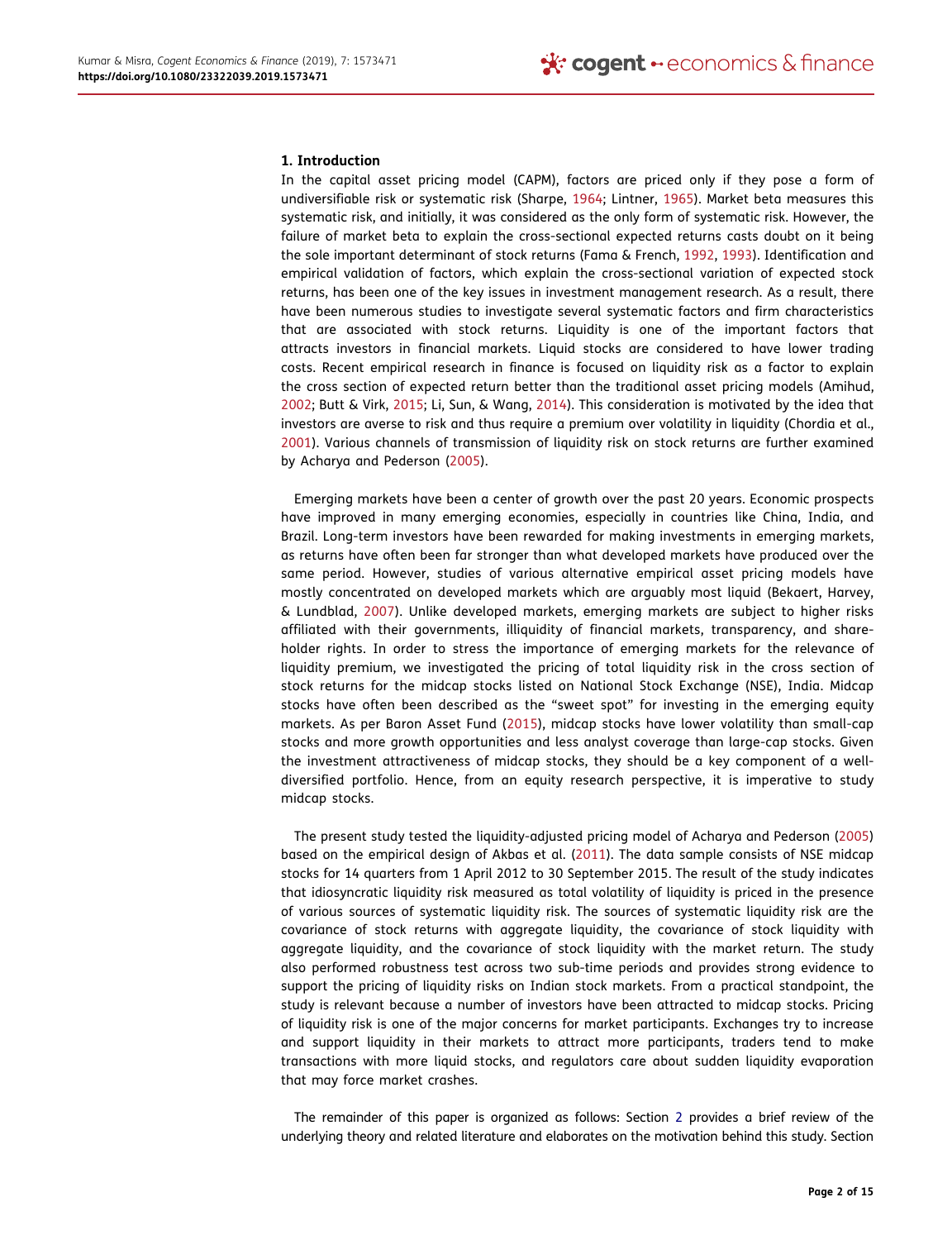3 discusses the variables, model specifications, and methodology that have been used for this analysis. Section 4 presents the empirical findings and discusses results. Section 5 offers conclusions.

#### 2. Theoretical foundation and literature review

Liquidity is defined as the degree with which one can quickly trade a large quantity of an asset at a low cost. Ideally, all assets should be liquid and can be traded with minimal price impact. In reality, however, most of the frequently traded assets are not perfectly liquid. Investors often have to incur transaction costs and suffer price reduction in order to liquidate their positions. Therefore, low stock market liquidity may increase the cost of equity. Investment decisions should thus depend not only on the idiosyncratic risk inherent in equity but also on its liquidity. Furthermore, it is imperative to note that, while an investor can reduce idiosyncratic risk by holding a diversified portfolio, there is little scope that he can avoid the cost of illiquidity on its own.

An important link between asset pricing and liquidity is developed by Amihud and Mendelson (1986). They find a significant positive relationship between stock's illiquidity computed using bid-ask spreads and its returns on the New York Stock Exchange (NYSE). Eleswarapu and Reinganum (1993) find that this relationship is restricted to the month of January. Fujimoto (2003) points that over the past two decades research on liquidity has been focused on measuring its impact on asset prices.

There are two strands of empirical studies that test the relationship between asset pricing and liquidity. The first strand emphasizes the correlation between individual stock's liquidity levels and associated returns. Amihud and Mendelson (1986) find a positive relationship between an asset's level of illiquidity and expected returns. Chang, Faff, and Hawang (2009) analyze the effect of liquidity on stock returns on the Tokyo Stock Exchange. Negative association is reported between expected stock returns and liquidity measures even after factoring risk adjustments in place of raw returns. The study further explores that liquidity is priced during the expansionary phase of the business cycle but not significantly priced during the contraction phase. This is inconsistent with the notion that liquidity is more important in bad time which is a kind of liquidity puzzle. Narayan and Zheng (2011) study the impact of liquidity on returns on the Shanghai Stock Exchange (SHSE) and the Shenzhen Stock Exchange (SZSE). Liquidity negatively impacts returns in a stronger manner on SHSE than on SZSE. However, this evidence is not resilient across all three different proxies for liquidity, viz. Trading Volume, Trading Probability, and Turnover Rate. Chordia et al. (2001) demonstrate the importance of trading activity-related variables in the cross section of expected returns. A strong negative relationship is reported between both the level of liquidity, its volatility, and expected returns using monthly data from NYSE and AMEX stock exchanges. Chordia et al. (2001) argue that their finding is puzzling as risk-averse investors require a premium for holding volatile liquid stocks. Additionally, Hubers (2012) studies the relationship between asset prices and liquidity on the London Stock Exchange and suggests that the decreasing liquidity increases returns.

The empirical evidence on the commonality in liquidity reported by Chordia, Roll, and Subrahmanyam (2000) has changed the focus of asset pricing research. The change is towards investigating aggregate market liquidity risk, rather than the individual stock liquidity risk, in asset pricing. The second strand of literature has been exploring the commonality effect of market liquidity on asset prices. Market liquidity refers to the extent to which a stock market allows assets to be bought and sold with minimal price impact. This strand suggests that expected returns are higher in stocks if their returns are positively correlated with market liquidity. Pastor and Stambaugh (2003) find evidence that market-wide liquidity is a key state variable for asset pricing on NYSE, AMEX, and NASDAQ. Stocks expected returns are cross-sectionally related to the sensitivities of the returns to fluctuations in aggregate liquidity. Using four liquidity measures and empirical design of Pastor and Stambaugh (2003), Wu and Hwa (2015) find market liquidity risk to be systematically priced on SHSE. Bekaert et al. (2007) examine the effect of systematic variation in liquidity on expected returns in 19 emerging equity markets using VAR estimates. They found that liquidity is priced and persistent and predicts future returns. Uddin (2009) argues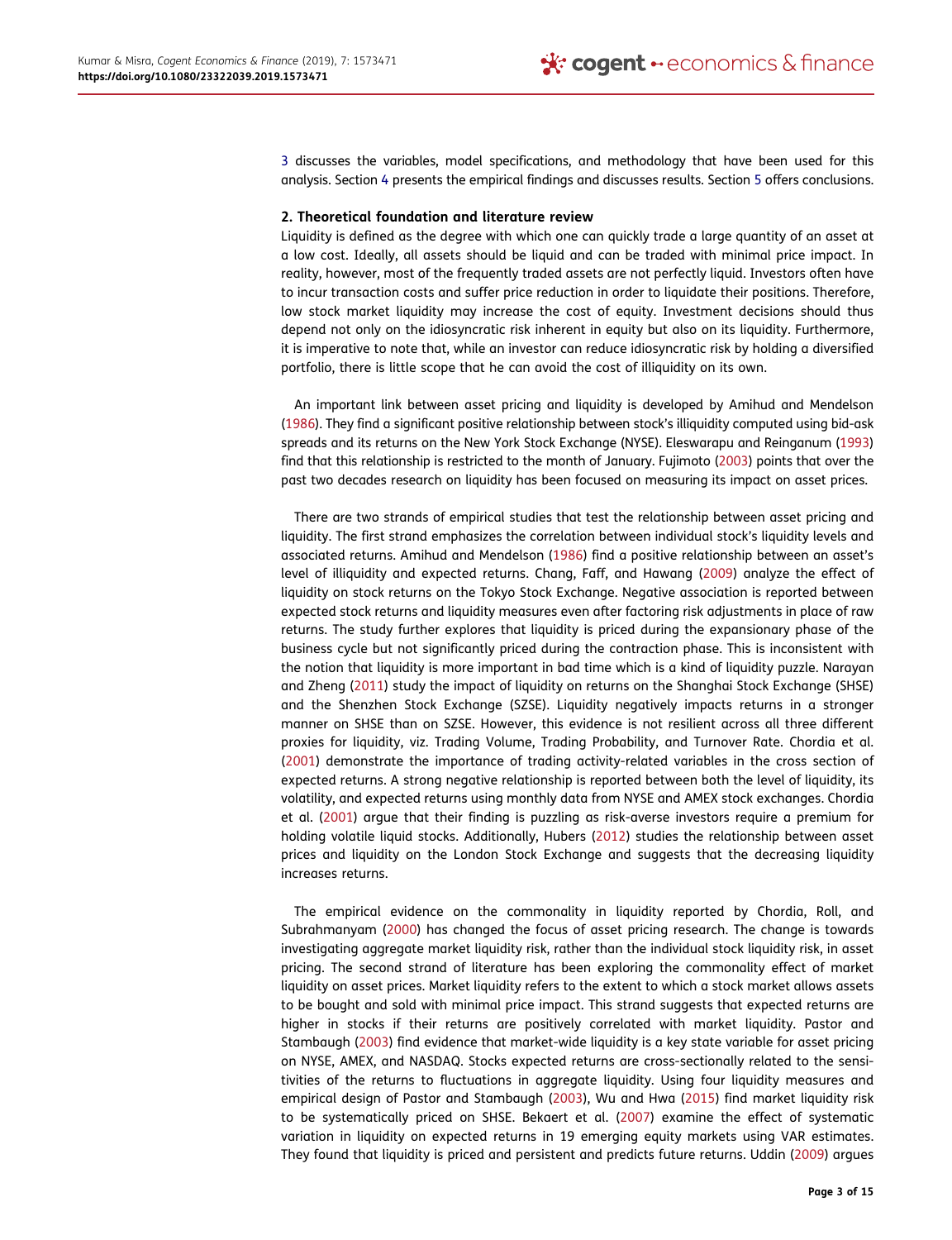that a stock cannot be illiquid just because it is not traded frequently if the average market liquidity as a whole is low. He examines the relationship between the relative measure of liquidity (RML) and returns on NYSE and AMEX using an RML instead of absolute measure. RML links individual stock liquidity with market-wide liquidity which more closely represents systematic liquidity risk. The study reports a negative but insignificant relationship between the excess stock return and liquidity as measured by RML.

Acharya and Pederson (2005) derive a simple model to factor liquidity risk in asset pricing. The model shows that the CAPM applies for returns net of illiquidity costs. This model gives an integrated view of the existing empirical evidence related to liquidity and liquidity risk, and it generates new testable predictions. Their study finds that the liquidity-adjusted CAPM explains the data better than the standard CAPM. Vu, Chai, and Do (2014) examine the pricing of liquidity risk in the Australian market. They explore the impact of various liquidity risk measures on stock returns using the liquidity-adjusted CAPM model developed by Acharya and Pederson (2005). The study finds strong evidence of co-movements (i) between individual stock illiquidity and market illiquidity, (ii) between stock returns and market illiquidity, and (iii) between stock illiquidity and market returns.

Unlike the low-frequency data set used in asset pricing studies, Foran, Hutchinson, and O'Sullivan (2014) employ a high-frequency intra-day data set. The study provides evidence on the pricing of market liquidity risk during the financial crisis on UK equity markets. They report that liquidity risk mimicking portfolios exhibit a statistically significant return premium among highliquidity-risk stocks. The results are not altered even after controlling for stock liquidity levels, market, size, and value risk. The findings of Shih and Su. (2016) report the asymmetric relationship between liquidity and stock returns on the Taiwan Stock Exchange. The results suggest that market-wide variations of the down-market component of liquidity are priced, while the same is not true for the up-market component. Flight-to-quality/liquidity is better captured by downmarket liquidity factor. Moshirian, Qian, Wee, and Zhang (2017) extended commonality pricing evidence in 39 markets. On the other hand, Quirós, Quirós, and Oliveira (2017) do not find evidence to support the role of systematic illiquidity in asset pricing on Euronext Lisbon Stock Exchange over a 26-year period. However, individual illiquidity is found to be negatively priced within a CAPM framework augmented by the illiquidity level. Recently, Kim and Na (2018) explore the existence of a relationship between three higher-moment liquidity risks and asset prices on NYSE and AMEX nonfinancial stocks.

Around this general conclusion that systematic liquidity risk is priced, there is another associated aspect of liquidity risk, which is idiosyncratic liquidity risk. Akbas et al. (2011) investigate the relationship between the volatility of liquidity and expected returns employing Amihud (2002) illiquidity proxy on daily data derived from NYSE and AMEX stock exchanges. A positive and robust relationship is documented between the volatility of liquidity and expected returns in regressions after controlling for various variables, systematic risk factors, and different subperiods. On the other hand, Bradrania, Peat, and Satchell (2015) present inconsistent results for the association of idiosyncratic volatility and stock expected returns. The results confirm that liquidity costs can explain the positive association between expected idiosyncratic volatility and expected returns for value-weighted portfolios. However, idiosyncratic volatility is not able to predict returns for equally weighted portfolios.

In summary, the question of how and through which channels liquidity affects asset returns has remained unresolved thus far. This question is important since illiquidity is a risk, and it significantly influences asset pricing. A large majority of studies in this area are conducted in the US and other developed markets. The difference in market microstructure between the US and other emerging stock markets calls for additional evidence from other markets. Reporting empirical results from other markets is also important to check the robustness of the available results and avoiding data snooping problem (Lo & MacKinlay, 1990). More recently, Kumar and Misra (2018)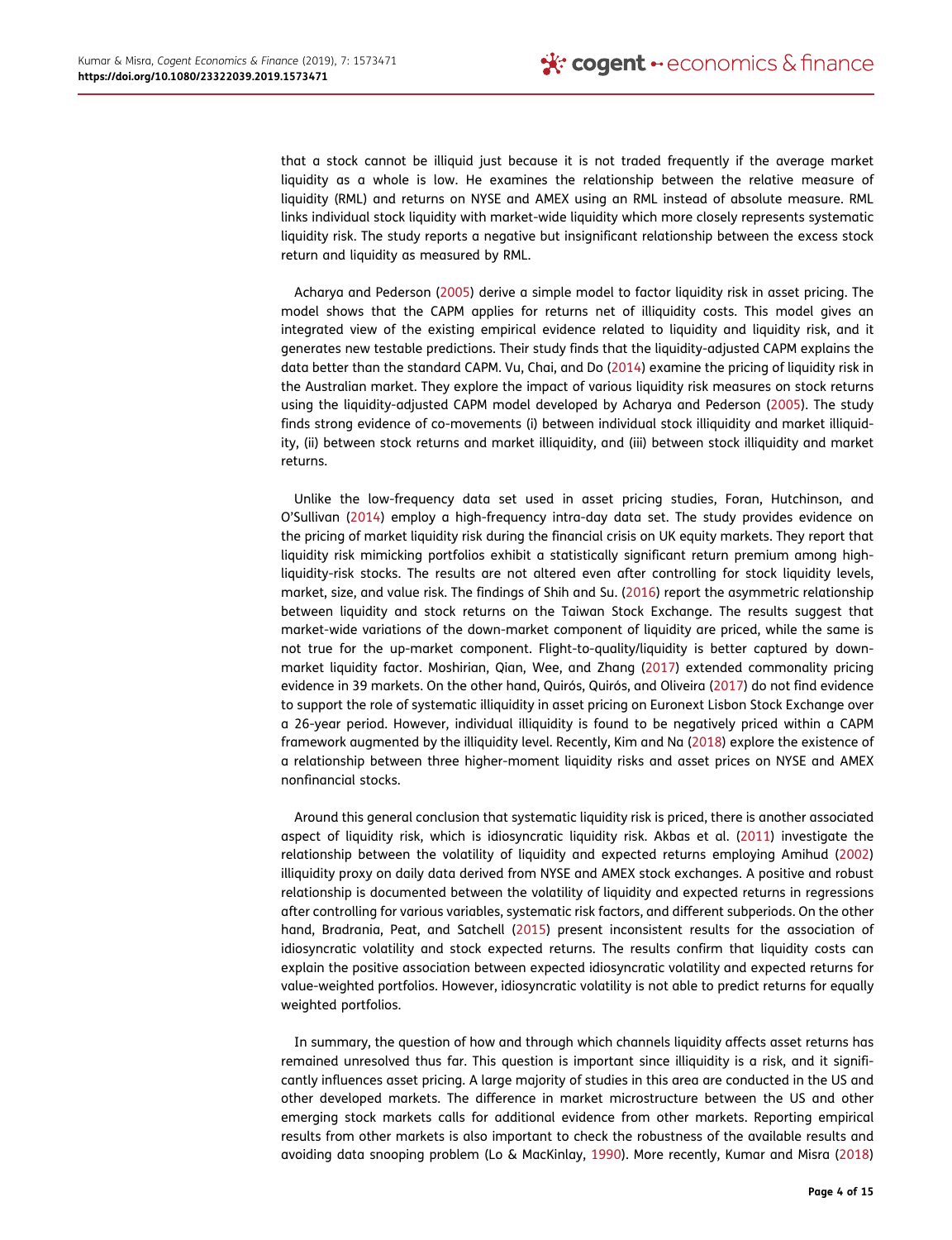report commonality evidence in midcap stocks listed on NSE of India. Given the evidence of commonality as a systemic risk factor is now established in the literature, this study makes a further contribution by incorporating systematic risk factors and idiosyncratic risk factors simultaneously in examining the asset pricing on NSE. We focus on NSE (India) data set while obtaining results of general interest in terms of empirical design and results.

### 3. Methodology

The study is confined to midcap stocks which have relatively high liquidity levels than small-cap stocks and low liquid levels than large-cap stocks. The time period of the study is 14 quarters, i.e., from 1 April 2012 to 30 September 2015. The studied time period coincides with the timings of the general elections in India. Political uncertainty can have a material impact on the liquidity of stock markets around election time. This time period includes both scenarios of low liquidity when uncertainty was high (T1) and high liquidity when stable and strong central government was formed in India (T2). Time periods T1 and T2 are used to check the robustness of the results across two time periods. The study analyzes price and associated volume of around 44,800 daily transactions, comprising 50 midcap stocks on 896 trading days. Chordia, Subrahmanyam, and Anshuman (2001) employ monthly data, while the study of Akbas et al. (2011) uses daily data. This study uses daily data as the investors unwind their positions in a short span of time in case of immediate liquidity needs arising because of margin calls, forced liquidations, or portfolio rebalancing.

The study requires pricing of systematic and idiosyncratic volatility and their covariance in the asset pricing models. To carry out this objective, empirical model, given by Acharya and Pederson (2005), is applied. The illiquidity cost,  $c_i$  in the model, is defined as the cost of selling security *i*. Uncertainty about the illiquidity cost which generates the liquidity risk is factored in the model. With the assumption of risk-averse investors, illiquidity, and risky dividends, Acharya and Pederson (2005) show that the conditional expected net return of security i in the unique linear equilibrium is

$$
E_t(r_{it+1} - c_{it+1}) = r_f + \lambda_t \frac{Cov_t(r_{it+1} - c_{it+1}, R_{Mt+1} - C_{Mt+1})}{Var(R_{Mt+1} - C_{Mt+1})}
$$
\n(1)

where  $r_{it+1} - c_{it+1}$  is the return of security i net of liquidity cost  $c_i$   $R_{Mt+1} - C_{Mt+1}$  is the return of the market portfolio net of the aggregate liquidity cost  $\mathcal{C}_M$ , and  $r_f$  is the risk-free rate. Equivalently, Equation (1) can be written as

$$
E_{t}(r_{it+1} - c_{it+1}) = E_{t}(c_{it+1}) + \lambda_{t} \frac{Cov_{t}(r_{it+1}, R_{Mt+1})}{Var(R_{Mt+1} - C_{Mt+1})} + \lambda_{t} \frac{Cov_{t}(c_{it+1}, C_{Mt+1})}{Var(R_{Mt+1} - C_{Mt+1})}
$$

$$
- \lambda_{t} \frac{Cov_{t}(r_{it+1}, C_{Mt+1})}{Var(R_{Mt+1} - C_{Mt+1})} - \lambda_{t} \frac{Cov_{t}(c_{it+1}, R_{Mt+1})}{Var(R_{Mt+1} - C_{Mt+1})}
$$
(2)

Equation (2) states that the required excess return is the expected relative illiquidity cost,  $E_t(c_i)$ , plus four β's (covariances) times the price of risk λ. For convenience, the study denotes the four covariance terms above as  $\beta_r^R$ ,  $\beta_c^C$ ,  $\beta_r^C$ , and  $\beta_c^R$ , respectively. As in the standard CAPM, the model shows that the excess return on an asset increases with market  $b$ eta  $(\beta_r^{\mathsf{R}}).$  The model of Acharya and Pederson (2005) contains three additional βs which represent three different types of liquidity risk.

The first liquidity *beta*  $(\beta_c^{\sf{C}})$  is positive for most assets due to commonality in liquidity. Since investors need to be compensated for holding a security that becomes illiquid, when the market, in general, becomes illiquid, the expected excess returns increase with  $\beta_{\mathsf{c}}^{\mathsf{C}}$  in the model. The second liquidity beta  $\beta_r^{\sf C}$  measures the sensitivity of asset returns to market-wide illiquidity. It is usually negative since an increase in market illiquidity implies that asset values will go down (Amihud, 2002). This liquidity β has a negative effect on excess returns since investors are willing to accept a lower return on an asset whose return is higher in states of high market illiquidity. The third liquidity *beta*  $\beta_{\rm c}^{\rm R}$  is also negative for most stocks (e.g., Acharya & Pederson, 2005 and Chordia, Sarkar, & Subrahmanyam, 2006). It has a negative effect on excess returns since investors are willing to accept a lower expected return on a security that is liquid in a down market. Acharya and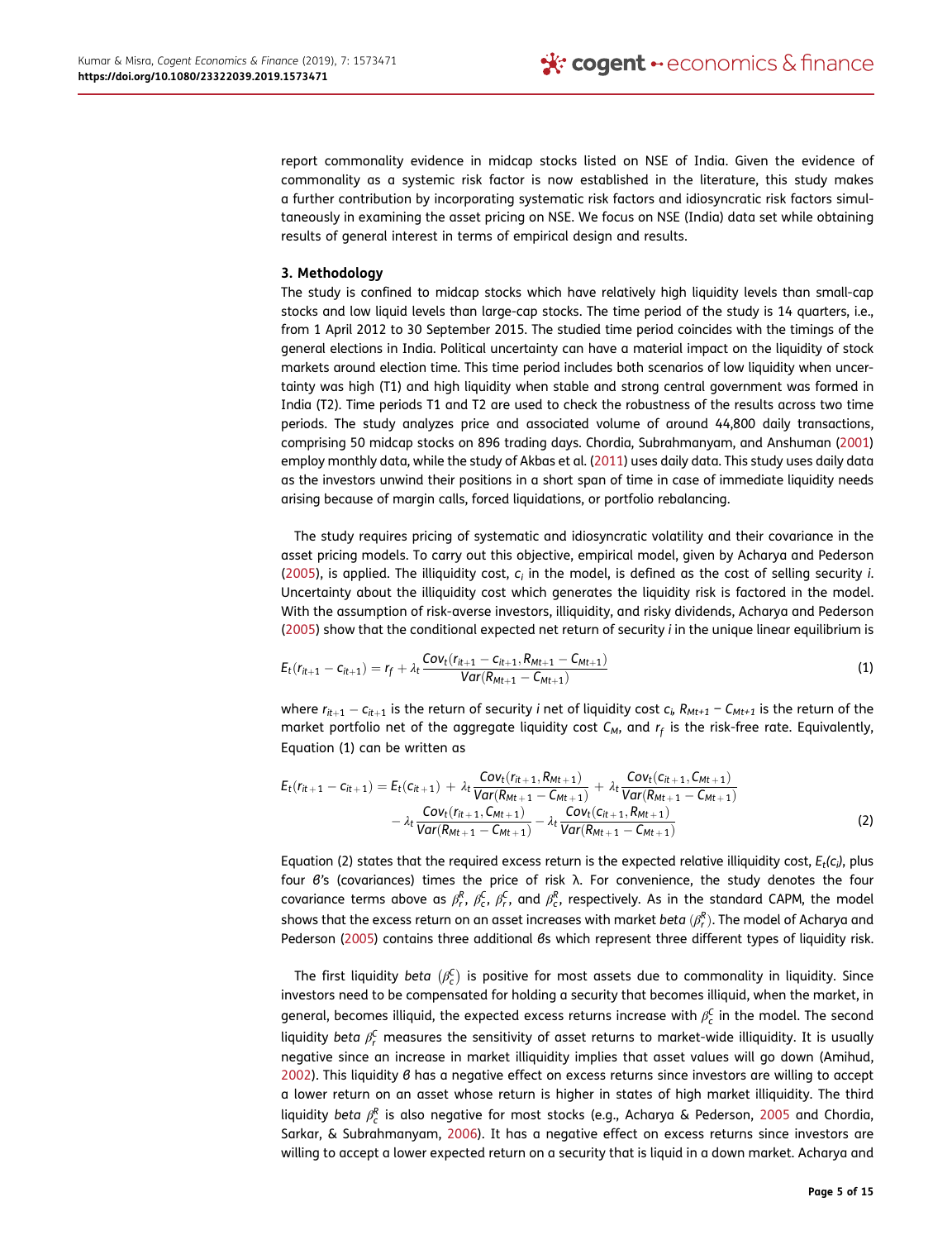Pederson (2005) provide only systematic liquidity risk which commands risk premium in cross section of stocks. However, it requires estimating risk premium for idiosyncratic risk also.

To estimate the idiosyncratic risk, the study follows Akbas et al. (2011) where the systematic risk and idiosyncratic risk are factored into CAPM, which is similar to Acharya and Pederson (2005). Akbas et al. (2011) estimate the stock level liquidity (Amihud, 2002) on a daily basis and mean level liquidity.

Our study measures daily price impact of order flow using Amihud illiquidity measure (2002)

$$
c_{id} = \frac{|r_{id}|}{d\text{vol}_{id}}\tag{3}
$$

where  $r_{id}$  is the return of stock i on day d and dvol<sub>id</sub> is the rupee trading volume for stock i on day d. Using market model, time series regression on daily liquidity variation of an individual stock will be decomposed into systematic components with the help of regression Equations (4 and 5).

In order to fetch the systematic and idiosyncratic risk in the CAPM model, liquidity costs involving four  $\theta$ 's ( $\beta_r^R$ ,  $\beta_c^C$ ,  $\beta_r^C$ , and  $\beta_c^R$ ) need to be estimated. The study has used Akbas et al. (2011) model, where firm level illiquidity change and excess market return are modeled in the following equation:

$$
c_{id} = a_i + \beta_{ci}^C \Delta C_{Md} + \beta_{ci}^R (R_{Md} - r_{fd}) + u_{id}
$$
\n(4)

$$
r_{id} - r_{fd} = \alpha_i + \beta_{ri}^C \Delta C_{Md} + \beta_{ri}^R (R_{Md} - r_{fd}) + v_{id}
$$
\n
$$
(5)
$$

On the basis of the above two equations (Equations 5 and 6), the study computes four betas:

- (1)  $\beta_r^R$ , this is similar to CAPM  $\beta$
- (2)  $\beta_c^C$ , this represents the co-movement of individual liquidity cost and market liquidity cost, i.e., liquidity commonality
- (3)  $\beta_r^C$ , this represents co-movement between stock return and market liquidity
- (4)  $\beta_c^R$ , this represents co-movement of individual liquidity and market return

The study would empirically verify Acharya and Pederson (2005) model using Fama-Macbeth (1973) regression in which the dependent variable is excess stock return. The benchmark model to be examined is as follows:

$$
r_{it+1} - r_{ft+1} = \gamma_0 + \gamma_1 \beta_{rit}^R + \gamma_2 \beta_{cit}^C + \gamma_3 \beta_{rit}^C + \gamma_4 \beta_{cit}^R + \varepsilon_{it+1}
$$
 (6)

Four β's estimated from the previous equations will be the independent variables in Equation (6). The significance of coefficient attached to each β would empirically verify for pricing of illiquidity in the returns.

Further, our study adds idiosyncratic volatility of liquidity in the empirical model of Acharya and Pederson (2005) and estimate the following equation:

$$
r_{it+1} - r_{ft+1} = \gamma_0 + \gamma_1 \beta_{rit}^R + \gamma_2 \beta_{cit}^C + \gamma_3 \beta_{rit}^C + \gamma_4 \beta_{cit}^R + \gamma_5 \text{Cov}_t(r_{it+1}, c_{it+1}) + \gamma_6 \text{IVOL}_{it} + \varepsilon_{it+1}
$$
 (7)

In Equation (7), the covariance of liquidity and returns and idiosyncratic volatility of returns represent idiosyncratic risk, while four β's represent channels of systematic risk. IVOL is idiosyncratic return volatility and computed as the standard deviation of the errors in the cross-sectional regression between excess stock returns and excess market returns. The significance of coefficient of systematic risk variables and idiosyncratic risk variable would justify the pricing of systematic and idiosyncratic risk of liquidity.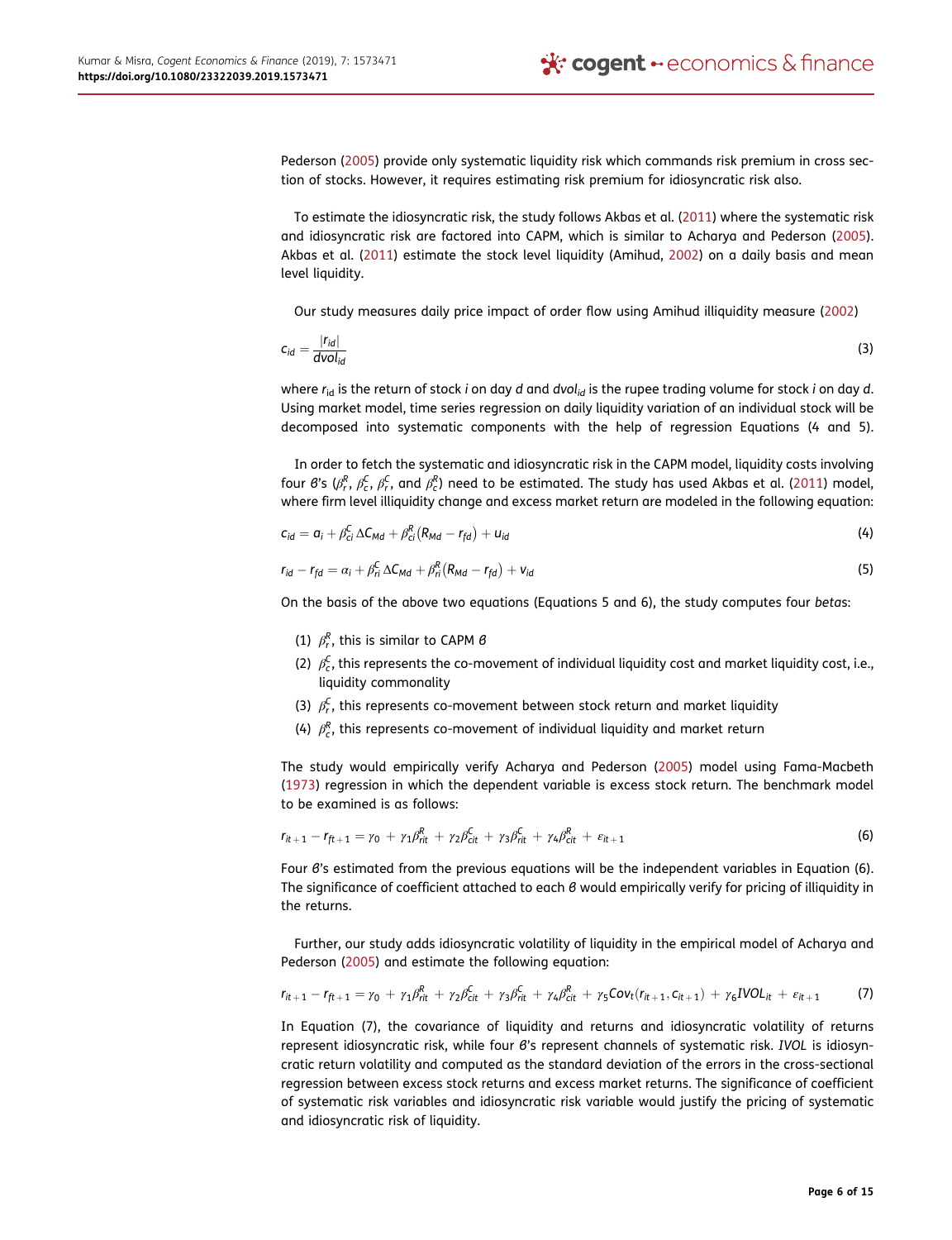#### 4. Empirical results

Previous studies by Acharya and Pederson (2005) and Vu et al. (2014) consider only systematic liquidity risk factors in pricing the returns. Using Akbas et al. (2011) methodology, our study investigates total liquidity risk comprising both systemic and idiosyncratic liquidity risk factors. Section 4.1 describes the basic features of the data. Section 4.2 explores the effect of systemic and idiosyncratic risk on returns on the basis of Equations (6) and (7). Finally, in Section 4.3, the sample is divided into two halves to examine the robustness of the relation between the stock returns and total liquidity risk.

#### 4.1. Descriptive statistics

Table 1 reports the summary statistics of the variables required to compute four βs. These variables are captured in a daily frequency.

Based on the variables reported in Table 1, the study computed four βs, risk premium, idiosyncratic volatility of returns, covariance between stock return and its liquidity, for each stock on a quarterly basis. Table 2 reports the summary statistics of the variables required to run the cross sections of asset pricing models using regression Equations (6 and 7).

| Table 1. Descriptive statistics: variables used in quarterly regressions |           |                           |           |  |  |
|--------------------------------------------------------------------------|-----------|---------------------------|-----------|--|--|
| Variables                                                                | Mean      | <b>Standard deviation</b> | Median    |  |  |
| Amihud illiquidity<br>$(C_{id})$                                         | 0.0094    | 0.0173                    | 0.0049    |  |  |
| Stock return $(R_{id})$                                                  | 0.0002    | 0.0261                    | $-0.0001$ |  |  |
| Market return $(R_m)$                                                    | 0.0002    | 0.0155                    | 0.0011    |  |  |
| Risk-free return $(R_f)$                                                 | 0.0002    | 0.0000                    | 0.0002    |  |  |
| Excess stock return<br>$(R_i - R_f)$                                     | $-0.0001$ | 0.0261                    | $-0.0004$ |  |  |
| Excess market return<br>$(R_m-R_f)$                                      | $-0.0001$ | 0.0155                    | 0.0008    |  |  |
| Aggregate market<br>illiquidity $(C_{md})$                               | 0.0094    | 0.0061                    | 0.0082    |  |  |
| Change in aggregate<br>market illiquidity ( $\Delta C_{\text{md}}$ )     | 0.1112    | 0.6044                    | 0.0059    |  |  |

| Table 2. Descriptive statistics: variables used in liquidity-adjusted capital asset pricing model<br>model |                 |                           |                 |  |
|------------------------------------------------------------------------------------------------------------|-----------------|---------------------------|-----------------|--|
| Variable                                                                                                   | Mean            | <b>Standard deviation</b> | Median          |  |
| Excess stock return $(R_i-R_f)$                                                                            | $-3.900e^{-05}$ | 0.0037                    | $-0.0002$       |  |
| Idiosyncratic volatility of<br>liquidity (IVOL)                                                            | 0.0189          | 0.0064                    | 0.0180          |  |
| Covariance between<br>stock return and its<br>illiquidity Cov(rc)                                          | $-2.800e^{-05}$ | $8.7700e^{-05}$           | $-1.400e^{-05}$ |  |
| Liquidity commonality<br>beta $(6 \text{ } cC)$                                                            | 0.0049          | 0.0091                    | 0.0028          |  |
| Co-movement of<br>individual liquidity and<br>market return $(6 \text{ } cR)$                              | $-0.0331$       | 0.1782                    | $-0.0126$       |  |
| Co-movement between<br>stock return and market<br>liquidity $(6 rC)$                                       | $3.3700e^{-19}$ | 0.0051                    | $-0.0002$       |  |
| CAPM beta (6 rR)                                                                                           | $\mathbf{1}$    | 0.4618                    | 0.9796          |  |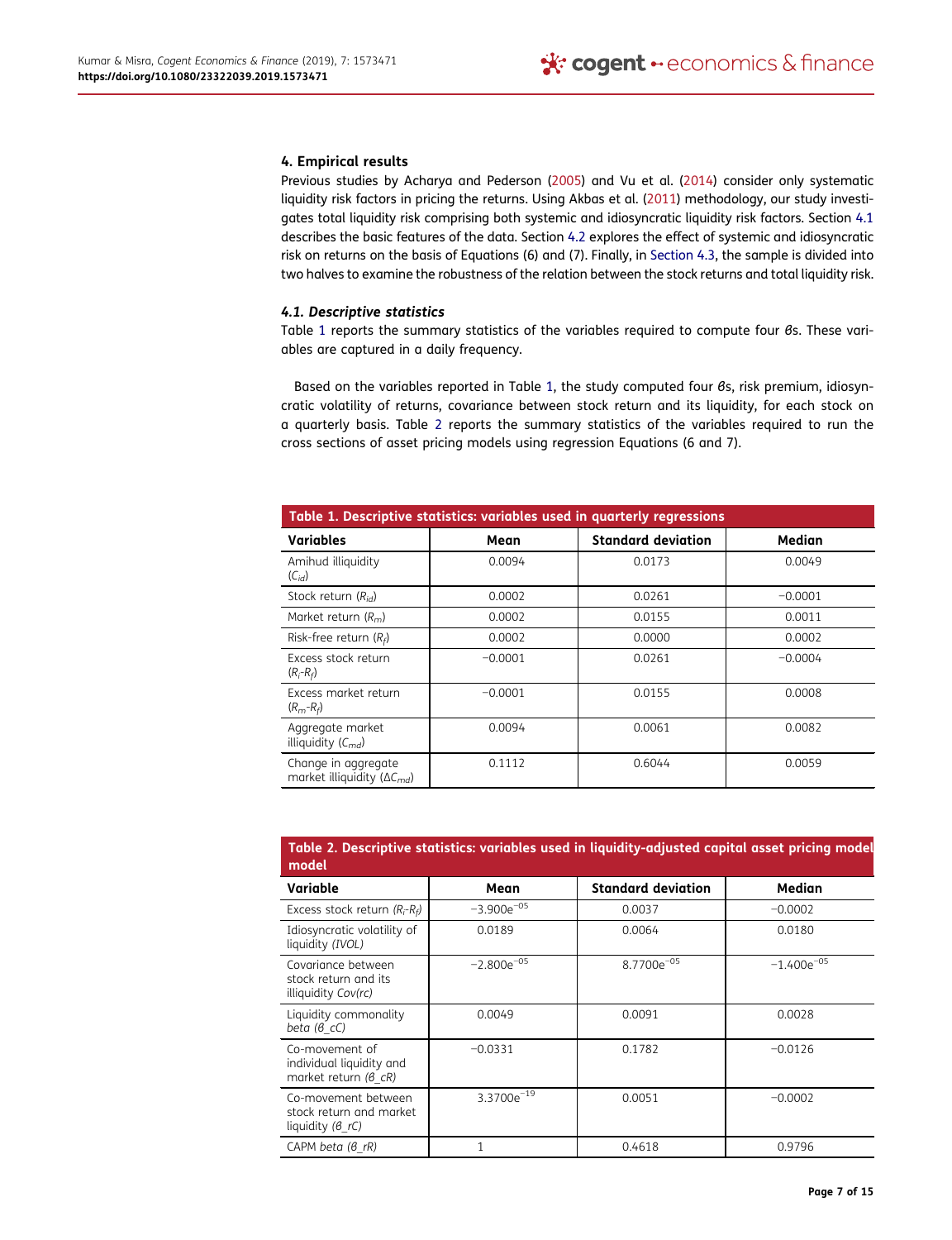Variability in CAPM beta ( $\theta_r^R$ ) is more in comparison to other variables, while the variability in covariance between stock returns and associated liquidity Cov(rc) is least.

Table 3 reports that the correlation between four liquidity βs is very less. This indicates that four channels of liquidity risk do not capture the same effect.

### 4.2. Pricing of systematic risk and idiosyncratic risk

This section investigates the explanatory power of systematic risk and the explanatory power of the combination of systematic and idiosyncratic risk in explaining the cross section of stock returns. The results, presented in Table 4, report that all four channels of systematic liquidity risk (β cC, β cR, β rC, and β rR) are significantly related to expected returns. β cC which is positively related to expected returns implies that the expected returns will increase with the co-movement between market illiquidity and asset's illiquidity. β rC which is positively related to expected returns implies that investors may demand more return when the market is less liquid.  $6 \text{ cR}$ depicts that higher the stock's liquidity sensitivity to market returns, the higher will be the expected returns. Wald test is conducted to test the joint significance of four βs. The null hypothesis, which states that the sum of all four liquidity βs is equal to zero, is rejected at 1% significance level.

The results presented in Table 5 report four channels of systematic liquidity risk along with the channels representing an idiosyncratic risk. Adjusted  $R^2$  of the model improves on adding idiosyncratic risk channels to the model. The study reported the significance of four β's representing systematic liquidity risk, along with covariance between asset illiquidity and its returns. Thus, both channels of liquidity risk make the overall net effect on asset pricing. As the covariance between asset illiquidity and its returns (COV rc) is positively related to expected returns, this implies that

| Table 3. Correlation matrix of four B's |           |        |        |      |
|-----------------------------------------|-----------|--------|--------|------|
|                                         | в cC      | в cC   | 6 rC   | 6 rR |
|                                         |           |        |        |      |
| $\frac{\theta_{c}cC}{\theta_{c}cR}$     | 0.1406    |        |        |      |
| $rac{\theta_r C}{\theta_{rR}}$          | 0.0571    | 0.1363 |        |      |
|                                         | $-0.0445$ | 0.0322 | 0.2328 |      |

| Table 4. Total sample period (Q1-Q14): systematic factors |                                                                       |                   |                  |         |
|-----------------------------------------------------------|-----------------------------------------------------------------------|-------------------|------------------|---------|
|                                                           | Coefficient                                                           | <b>Std. Error</b> | t-Ratio          | Sig.    |
| Intercept                                                 | 0.0002                                                                | 0.0004            | 0.7047           |         |
| $6$ <sub>C</sub> $c$                                      | 0.0753                                                                | 0.0152            | 4.9709           | $***$   |
| $\theta$ <sub>_C</sub> R                                  | $-0.0048$                                                             | 0.0008            | $-6.1605$        | $***$   |
| $\theta\_rC$                                              | 0.0472                                                                | 0.0284            | 1.6638           | $\star$ |
| $\theta_{\perp}$ rR                                       | $-0.0007$                                                             | 0.0003            | $-2.2804$        | $**$    |
| Adjusted R-squared                                        |                                                                       |                   | 0.0829           |         |
| Wald test                                                 |                                                                       |                   | Chi <sup>2</sup> |         |
|                                                           | $(6 \text{ } cC + 6 \text{ } cR + 6 \text{ } rC + 6 \text{ } rR) = 0$ |                   | 14.1429          | $***$   |
| <b>Residual diagnostics</b>                               |                                                                       |                   |                  |         |
| J-B test of residual normality                            |                                                                       | 92.4163           | $***$            |         |
|                                                           | Durbin-Watson statistic                                               |                   | 2.0878           |         |

Notes: The table reports the results of the cross-sectional regressions on the basis of Equations (6). The dependent variable is individual excess stock return, measured by stock return at a quarter minus one quarter T-bill returns. The independent variables are all four channels of systematic liquidity risk ( $\beta$  cC,  $\beta$  cR,  $\beta$  rC, and  $\beta$  rR). \*\*\*, \*\*, and \* represent statistical significance at 1%, 5%, and 10% levels, respectively.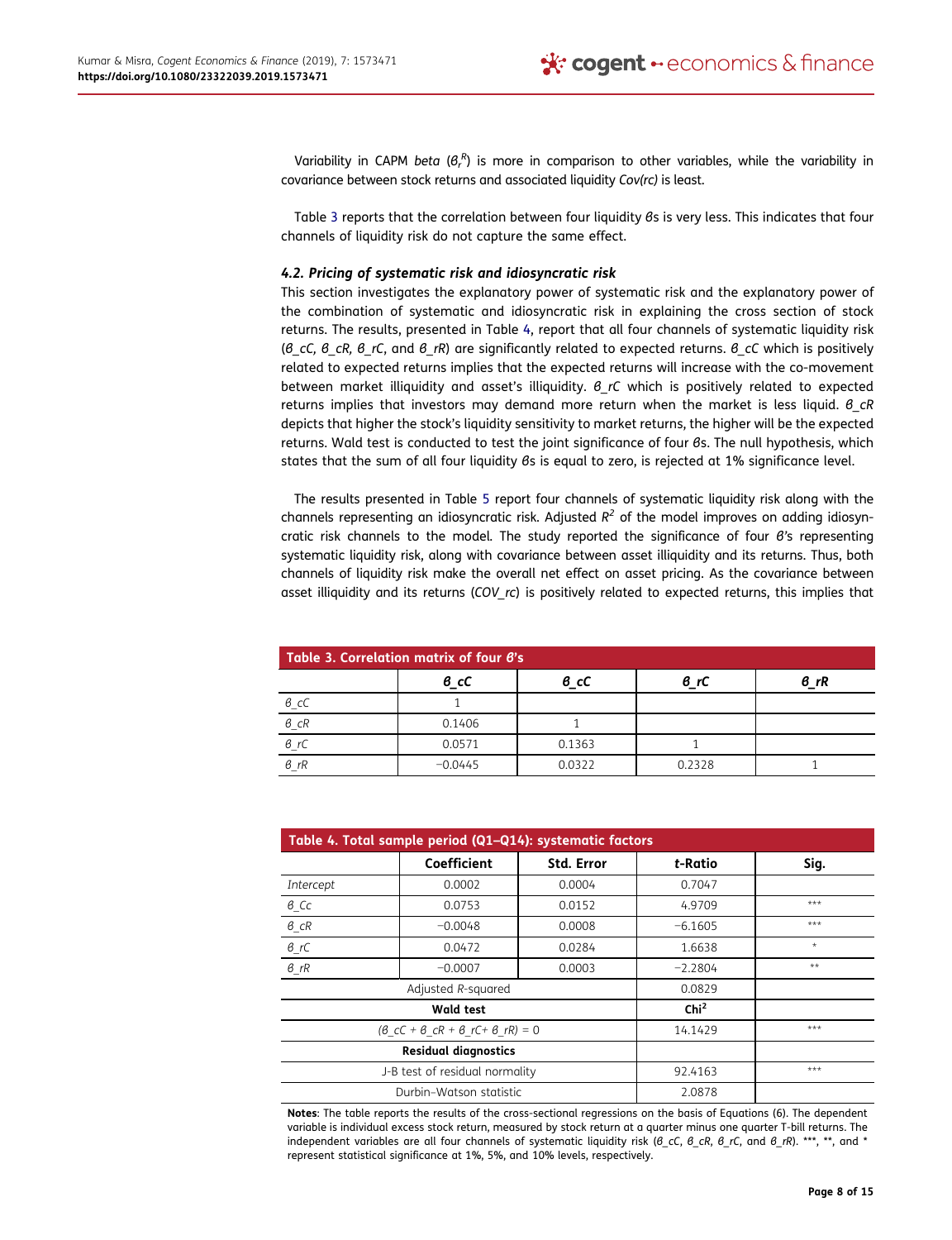| Table 5. Sample period (Q1-Q14): systematic and unsystematic factors                           |                                                                       |                   |                  |         |
|------------------------------------------------------------------------------------------------|-----------------------------------------------------------------------|-------------------|------------------|---------|
|                                                                                                | <b>Coefficient</b>                                                    | <b>Std. Error</b> | t-Ratio          | Sig.    |
| Intercept                                                                                      | $-0.0001$                                                             | 0.001             | $-0.1248$        |         |
| $\beta$ <sub>_C</sub> C                                                                        | 0.0869                                                                | 0.0149            | 5.845            | ***     |
| $6$ <sub>_C</sub> R                                                                            | $-0.0058$                                                             | 0.0008            | $-7.5133$        | ***     |
| $\theta\_rC$                                                                                   | 0.0458                                                                | 0.0276            | 1.6626           | $\star$ |
| $\theta_{\perp}$ rR                                                                            | $-0.0008$                                                             | 0.0004            | $-2.1057$        | $**$    |
| COV rc                                                                                         | 11.0402                                                               | 1.6543            | 6.6736           | ***     |
| <b>IVOL</b>                                                                                    | 0.0155                                                                | 0.0232            | 0.6702           |         |
|                                                                                                | <b>Adjusted R-squared</b>                                             |                   | 0.1393           |         |
|                                                                                                | <b>Wald test</b>                                                      |                   | Chi <sup>2</sup> |         |
|                                                                                                | $(6 \text{ } cC + 6 \text{ } cR + 6 \text{ } rC + 6 \text{ } rR) = 0$ |                   | 17.025           | ***     |
|                                                                                                | Coefficient (COV $rc + IVOL$ ) = 0                                    |                   | 44.5505          | $***$   |
| $(6 \text{ } cC + 6 \text{ } cR + 6 \text{ } rC + 6 \text{ } rR + Cov \text{ } rc + IVOL) = 0$ |                                                                       |                   | 45.4643          | $***$   |
| <b>Residual diagnostics</b>                                                                    |                                                                       |                   |                  |         |
| J-B test of residual normality (J-B test)                                                      |                                                                       | 105.8460          | ***              |         |
|                                                                                                | Durbin-Watson statistic                                               |                   | 2.1168           |         |

Notes: The table reports the results of the cross-sectional regressions on the basis of Equations (7). The dependent variable is individual excess stock return, measured by stock return at a quarter minus one quarter T-bill returns. The independent variables are all four channels of systematic liquidity risk (β\_cC, β\_cR, β\_rC, β\_rR) and unsystematic factors, viz. covariance between stock return and stock illiquidity (COV rc) and idiosyncratic volatility of liquidity (IVOL). \*\*\*, \*\*, and \* represent statistical significance at 1%, 5%, and 10% levels, respectively.

investors will require a premium for holding assets whose COV rc is high. IVOL, computed using Fama–MacBeth regressions (1973), is not found significant. However, it has joint significance with COV rc in explaining expected returns as per the Wald tests.

The systematic factors, represented by four β's, along with idiosyncratic factors, represented by IVOL and COV rc, found jointly significant in explaining expected returns.

## 4.3. Subsample analysis

In this section, the study examined the robustness of asset pricing models across two time periods (T1 and T2). T1 covers seven quarters spanning from April 2012 to December 2013. Table 6 presents the results of testing asset pricing model in T1 time period taking only systematic factor. β cC, β cR, and β rR are found to be significant systematic factors in explaining expected returns. As expected,  $\theta$  rC is positively associated with the expected returns, but it is not significantly different from zero. The Wald test suggests that the sum of all four liquidity βs is significantly different from zero.

Table 7 presents the results of testing asset pricing model in the T1 time period taking both systematic factors and idiosyncratic factors.  $\beta$  cC,  $\beta$  cR, and  $\beta$  rR are found to be significant systematic factors in explaining expected returns. Both COV rc and IVOL are found to be significant idiosyncratic factors in explaining expected returns. The Wald test suggests that the sum of all four liquidity β's is significantly different from zero. Also, the Wald test suggests that the sum of systematic factors and idiosyncratic factors is significantly different from zero. Thus, both channels of liquidity risk make the overall net impact on expected returns. Adjusted  $R^2$  of the model improves on adding idiosyncratic risk channels to the model.

T2 covers seven quarters spanning from January 2014 to September 2015. Table 8 presents the results of testing asset pricing model in T2 time period taking only systematic factor. β\_cC, β\_cR, and  $B_R$  are found to be significant systematic factors in explaining expected returns. As expected,  $B_R$  rC is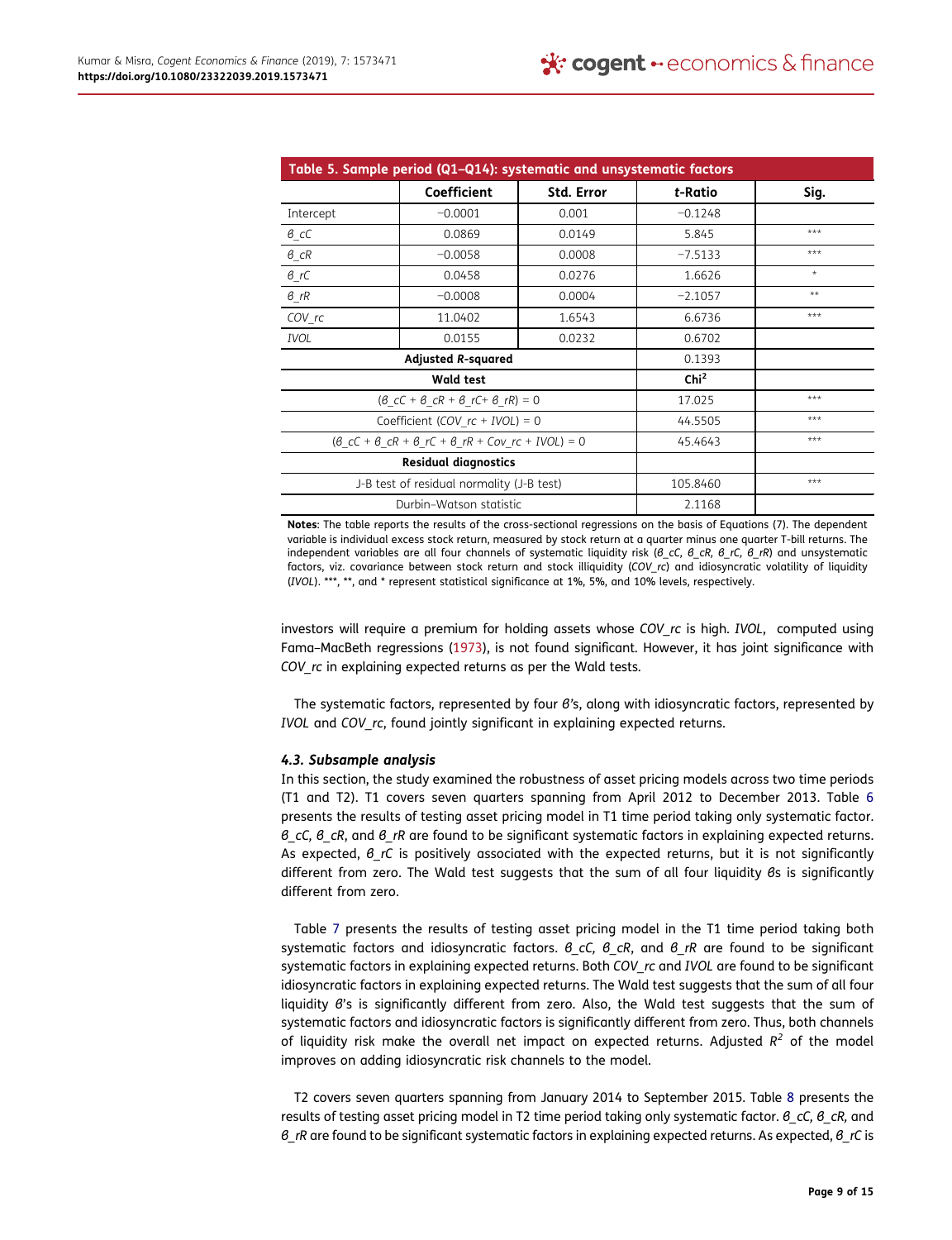| Table 6. Sample period (Q1-Q7): systematic and unsystematic factors   |                         |            |                  |         |
|-----------------------------------------------------------------------|-------------------------|------------|------------------|---------|
|                                                                       | Coefficient             | Std. Error | t-Ratio          | Sig.    |
| Intercept                                                             | $-0.0004$               | 0.0004     | $-0.8421$        |         |
| $\beta$ <sub>_</sub> cC                                               | 0.075                   | 0.0142     | 5.2714           | $***$   |
| $\beta$ <sub>_C</sub> R                                               | $-0.0039$               | 0.0008     | $-5.1137$        | $***$   |
| $\theta\_rC$                                                          | 0.0545                  | 0.0418     | 1.3039           |         |
| $6$ rR                                                                | $-0.0006$               | 0.0004     | $-1.6896$        | $\star$ |
| Adjusted R-squared                                                    |                         |            | 0.1338           |         |
| Wald test                                                             |                         |            | Chi <sup>2</sup> |         |
| $(6 \text{ } cC + 6 \text{ } cR + 6 \text{ } rC + 6 \text{ } rR) = 0$ |                         |            | 8.5099           | ***     |
| <b>Residual diagnostics</b>                                           |                         |            |                  |         |
| J-B test of residual normality                                        |                         | 0.8780     |                  |         |
|                                                                       | Durbin-Watson statistic |            | 1.9240           |         |

Notes: The table reports the results of the cross-sectional regressions on the basis of Equations (6). The dependent variable is individual excess stock return, measured by stock return at a quarter minus one quarter T-bill returns. The independent variables are all four channels of systematic liquidity risk (β\_cC, β\_cR, β\_rC, β\_rR). \*\*\*, \*\*, and \* represent statistical significance at 1%, 5%, and 10% levels, respectively.

| Table 7. Sample period (Q1-Q7): systematic factors and idiosyncratic factors         |                                                                       |                  |           |       |
|--------------------------------------------------------------------------------------|-----------------------------------------------------------------------|------------------|-----------|-------|
|                                                                                      | Coefficient                                                           | Std. Error       | t-Ratio   | Sig.  |
| $\mathcal{C}$                                                                        | $-0.0014$                                                             | 0.0013           | $-1.1101$ |       |
| $\theta_{\_}cC$                                                                      | 0.0777                                                                | 0.0138           | 5.624     | $***$ |
| $\theta_{\_}CR$                                                                      | $-0.0047$                                                             | 0.0008           | $-6.1071$ | $***$ |
| $\theta_{\_}rC$                                                                      | 0.0367                                                                | 0.0404           | 0.9067    |       |
| $\theta_{\_}$ rR                                                                     | $-0.0009$                                                             | 0.0004           | $-2.2071$ | $**$  |
| COV rc                                                                               | 7.5556                                                                | 1.5281           | 4.9444    | ***   |
| <b>IVOL</b>                                                                          | 0.0829                                                                | 0.0294           | 2.8237    | $***$ |
|                                                                                      | Adjusted R-squared                                                    |                  | 0.211     |       |
| Wald test                                                                            |                                                                       | Chi <sup>2</sup> |           |       |
|                                                                                      | $(6 \text{ } cC + 6 \text{ } cR + 6 \text{ } rC + 6 \text{ } rR) = 0$ |                  | 6.6478    | $**$  |
|                                                                                      | Coefficient (COV $rc+IVOL$ ) = 0                                      |                  | 24.8974   | ***   |
| $(8 \text{ } cC+6 \text{ } cR+8 \text{ } rC+8 \text{ } rR+Cov \text{ } rc+IVOL) = 0$ |                                                                       | 25.5412          | $***$     |       |
| <b>Residual diagnostics</b>                                                          |                                                                       |                  |           |       |
| J-B test of residual normality                                                       |                                                                       | 0.4240           |           |       |
|                                                                                      | Durbin-Watson statistic                                               |                  | 2.0322    |       |

Notes: The table reports the results of the cross-sectional regressions on the basis of Equations (7). The dependent variable is individual excess stock return, measured by stock return at a quarter minus one quarter T-bill returns. The independent variables are all four channels of systematic liquidity risk (β cC, β cR, β rC, β rR) and unsystematic factors, viz. covariance between stock return and stock illiquidity (COV\_rc) and idiosyncratic volatility of liquidity (IVOL). \*\*\*, \*\*, and \*represent statistical significance at 1%, 5%, and 10% levels, respectively.

positively associated with the expected returns, but it is not significantly different from zero. The Wald test suggests that the sum of all four liquidity β's is significantly different from zero.

Table 9 presents the results of testing asset pricing model in T2 time period taking both systematic factors and idiosyncratic factors. β\_cC and β\_cR are found to be significant systematic factors in explaining expected returns. COV rc is found to be significant idiosyncratic factor in explaining expected returns. Adjusted  $R^2$  of the model improves on adding idiosyncratic risk channels to the model. The Wald test suggests that the sum of all four liquidity β's is significantly different from zero. Also, the Wald test suggests that the sum of systematic factors and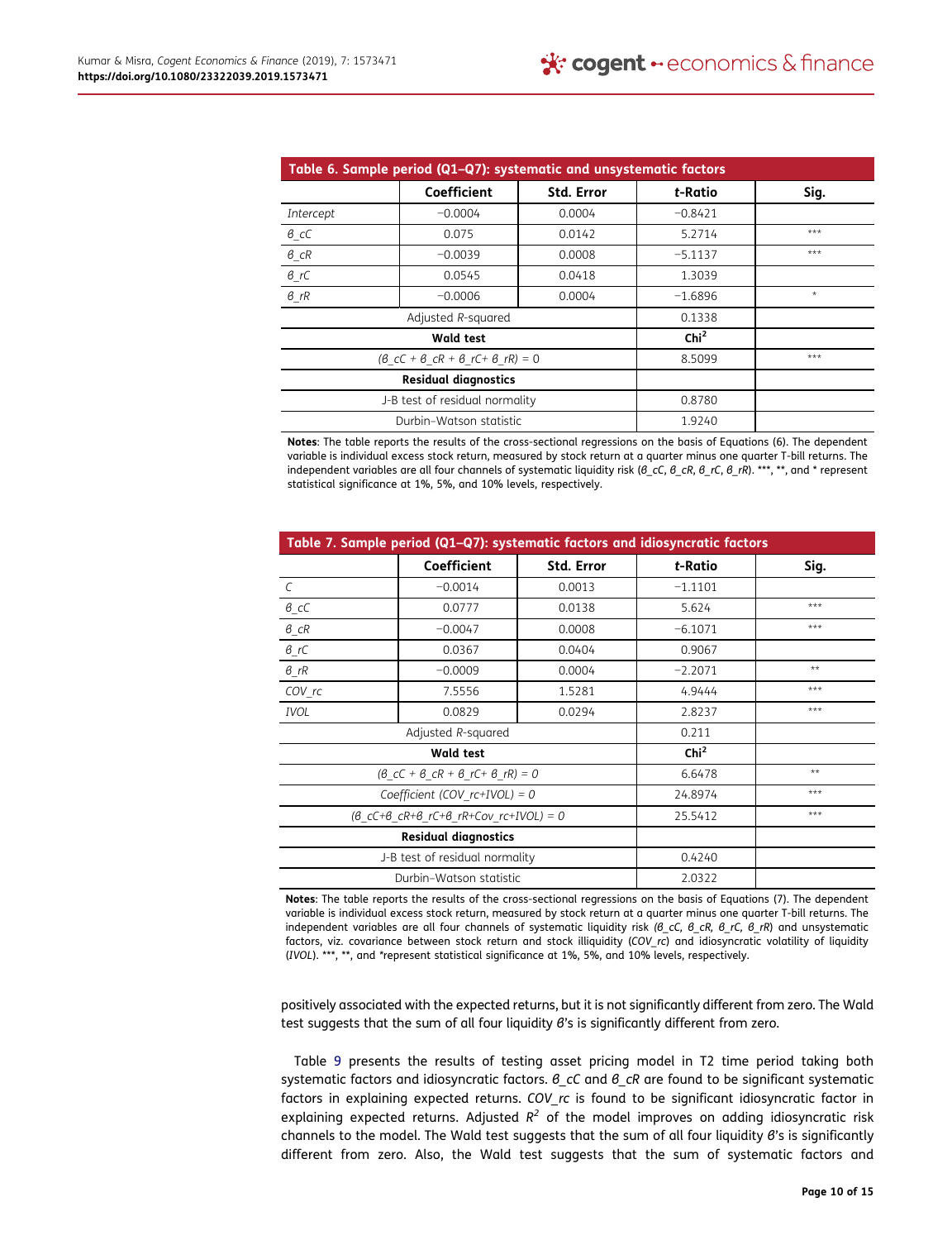| Table 8. Sample period (Q8-Q14): systematic factors |                                                                       |                   |                  |         |
|-----------------------------------------------------|-----------------------------------------------------------------------|-------------------|------------------|---------|
|                                                     | Coefficient                                                           | <b>Std. Error</b> | t-Ratio          | Sig.    |
| $\mathcal{C}$                                       | 0.0004                                                                | 0.0007            | 0.5738           |         |
| $\theta_{\_}C$                                      | 0.2314                                                                | 0.0815            | 2.8397           | $***$   |
| $\theta\_{CR}$                                      | $-0.0104$                                                             | 0.0023            | $-4.4898$        | ***     |
| $\theta$ _rC                                        | 0.0701                                                                | 0.043             | 1.6318           |         |
| $6$ rR                                              | $-0.0011$                                                             | 0.0006            | $-1.8842$        | $\star$ |
| Adjusted R-squared                                  |                                                                       |                   | 0.1096           |         |
| <b>Wald test</b>                                    |                                                                       |                   | Chi <sup>2</sup> |         |
|                                                     | $(6 \text{ } cC + 6 \text{ } cR + 6 \text{ } rC + 6 \text{ } rR) = 0$ |                   | 10.1712          | ***     |
| <b>Residual diagnostics</b>                         |                                                                       |                   |                  |         |
| J-B test of residual normality                      |                                                                       | 54.3660           | ***              |         |
|                                                     | Durbin-Watson statistic                                               |                   | 2.3571           |         |

Notes: The table reports the results of the cross-sectional regressions on the basis of Equations (6). The dependent variable is individual excess stock return, measured by stock return at a quarter minus one quarter T-bill returns. The independent variables are all four channels of systematic liquidity risk (β\_cC, β\_cR, β\_rC, β\_rR). \*\*\*, \*\*, and \* represent statistical significance at 1%, 5%, and 10% levels, respectively.

| Table 9. Sample period (Q8-Q14): systematic factors and idiosyncratic factors        |                                                              |                  |           |       |
|--------------------------------------------------------------------------------------|--------------------------------------------------------------|------------------|-----------|-------|
|                                                                                      | Coefficient                                                  | Std. Error       | t-Ratio   | Sig.  |
| $\mathcal{C}$                                                                        | 0.0004                                                       | 0.0018           | 0.2391    |       |
| $\theta_{\_}cC$                                                                      | 0.3103                                                       | 0.0775           | 4.0062    | ***   |
| $6$ <sub>_CR</sub>                                                                   | $-0.0077$                                                    | 0.0021           | $-3.6014$ | $***$ |
| 6rC                                                                                  | 0.0388                                                       | 0.0394           | 0.9842    |       |
| $\theta_{\perp}$ rR                                                                  | $-0.0007$                                                    | 0.0007           | $-1.081$  |       |
| COV rc                                                                               | 50.3666                                                      | 6.472            | 7.7822    | $***$ |
| <b>IVOL</b>                                                                          | $-0.0465$                                                    | 0.0436           | $-1.0645$ |       |
|                                                                                      | Adjusted R-squared                                           |                  | 0.2614    |       |
| Wald test                                                                            |                                                              | Chi <sup>2</sup> |           |       |
|                                                                                      | $(\theta_{C}C + \theta_{C}R + \theta_{C}C + \theta_{R}) = 0$ |                  | 15.5719   | ***   |
|                                                                                      | Coefficient (COV $rc+IVOL$ ) = 0                             |                  | 60.3779   | ***   |
| $(6 \text{ } cC+6 \text{ } cR+6 \text{ } rC+6 \text{ } rR+Cov \text{ } rc+IVOL) = 0$ |                                                              | 60.9865          | $***$     |       |
| <b>Residual diagnostics</b>                                                          |                                                              |                  |           |       |
| J-B test of residual normality                                                       |                                                              | 44.5234          | $***$     |       |
|                                                                                      | Durbin-Watson statistic                                      |                  | 2.2490    |       |

Notes: The table reports the results of the cross-sectional regressions on the basis of Equations (7). The dependent variable is individual excess stock return, measured by stock return at a quarter minus one quarter T-bill returns. The independent variables are all four channels of systematic liquidity risk (β cC, β cR, β rC, β rR) and unsystematic factors, viz. covariance between stock return and stock illiquidity (COV\_rc) and idiosyncratic volatility of liquidity (IVOL). \*\*\*, \*\*, and \* represent statistical significance at 1%, 5%, and 10% levels, respectively.

idiosyncratic factors is significantly different from zero. Thus, both channels of liquidity risk make the overall effect on asset pricing.

We find that expected excess stock returns are increasing the function of commonality risk and the covariance between stock returns and market liquidity. This relationship supports the argument that investors require compensation for holding a stock that becomes illiquid when the market, in general, is illiquid (Acharya & Pederson, 2005). In other words, investors would prefer stocks whose liquidity has low levels of covariance with market liquidity. Also, the expected excess stock returns are decreasing the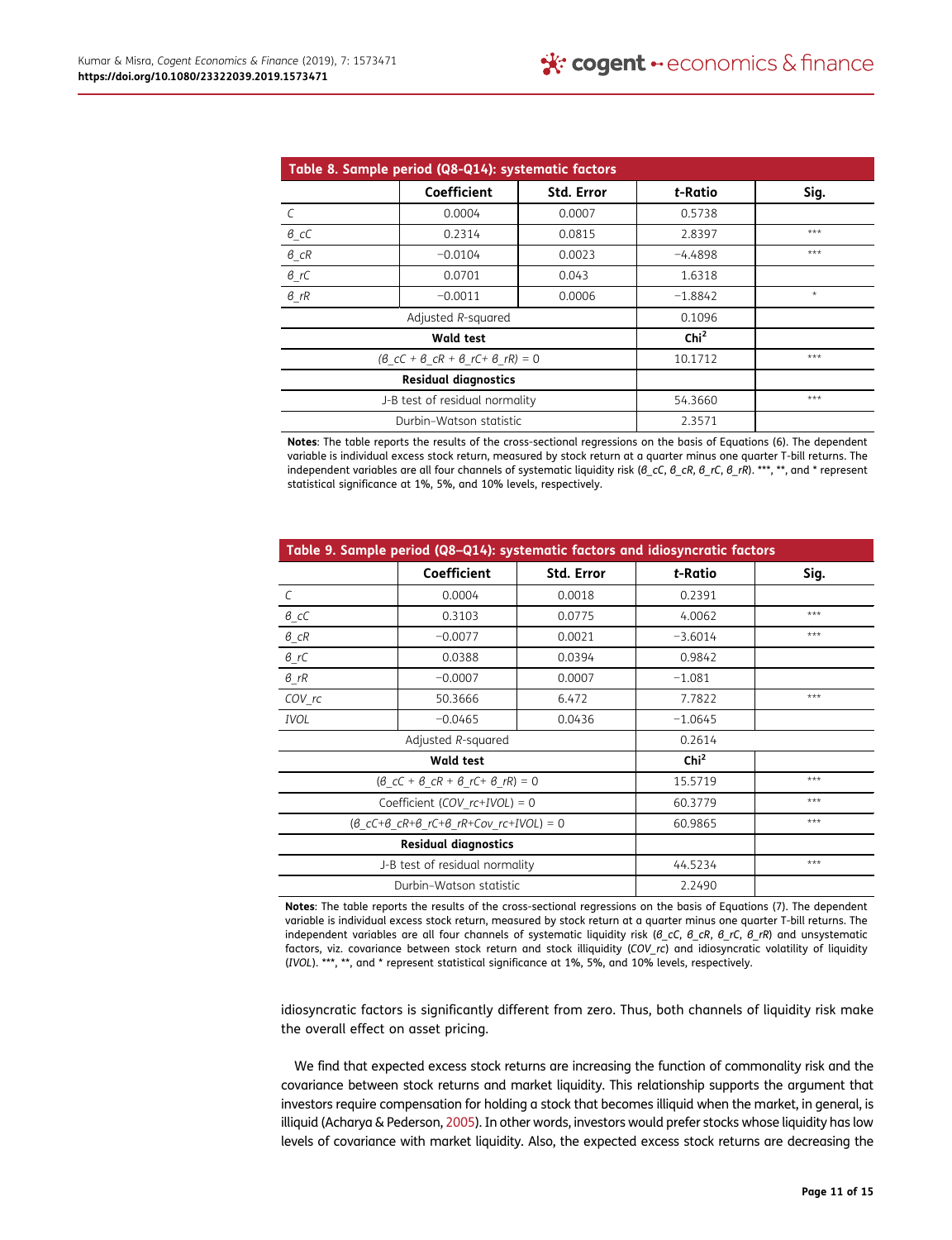function of covariance between stock liquidity and market returns and covariance between stock returns and market returns. As per Akbas et al. (2011), idiosyncratic liquidity risk may be an omitted source in pricing liquidity risk. We also observe that the relation between various channels of systemic risk and returns persists, and R<sup>2</sup> improves after adding idiosyncratic factors to the model. This shows greater importance of idiosyncratic factors in accessing liquidity risks. In particular, we find that excess stock returns are strongly related to the systemic and idiosyncratic liquidity risks throughout the sample period. Finally, we subdivide our data set into two time periods. We observe that the liquidity risks are significant in the first as well as in the second time periods, suggesting that our results are not driven by a few influential outliers. In all the scenarios, sensitivity of stock returns to fluctuations in aggregate market liquidity is positively related to expected returns, but it is not significantly different from zero.

Consistent with the findings of Acharya and Pederson (2005), our study reports that most of the pricing effects are explained by the sensitivity of liquidity to market returns. In addition, our study also supports that commonality, i.e., covariance of stock liquidity and market liquidity has a positive effect on asset pricing, which is not supported by the study of Acharya and Pederson (2005). Also, our results are consistent with the findings of Galariotis and Giouvris (2009) and Martínez, Nieto, Rubio, and Tapia (2005) who show that liquidity risk plays a role in explaining the cross section of returns. In summary, we find that the total liquidity risk incorporated in the studied empirical model is robust and plays an important role in explaining the overall cross section of stock returns on Indian stock market.

## 5. Conclusions

This study investigates whether liquidity is a source of priced systematic risk and idiosyncratic risk in stock returns of the NSE in India. The motivation for this research is provided by the growing interest in financial literature about the channels through which systematic and idiosyncratic variation in liquidity matters for expected returns. Commonality as a systemic factor represents a source of nondiversifiable risk. Our study extends the empirical work of Acharya and Pederson (2005) using methodological framework of Akbas et al. (2011) for the midcap stocks listed on NSE.

The reported result presents evidence that liquidity risk factors play role in explaining the cross section of returns in India. The commonality in liquidity  $(6 \text{ } cC)$  and the co-movement between individual stock illiquidity and market returns ( $\theta$  cR) is the dominating systematic risk factor. Covariance between individual stock returns and associated stock liquidity is commanding idiosyncratic risk factor. Overall effect as reported by Wald tests shows that the sum of all liquidity risk factors is positive and significant across all model specifications. The results of the study are robust to different subperiods.

Our results suggest that liquidity forms part of the systematic and idiosyncratic risk. Therefore, failure to incorporate it into portfolio formulation strategies may lead investors on NSE to take erroneous investment decisions. Liquidity is a multidimensional concept. Hence, the studies on liquidity usually consider multiple liquidity measures in research. Using Amihud's illiquidity measure as the only measure in modeling asset pricing is one of the limitations of this study. Additional evidence should extend this line of research using multiple liquidity proxies. Also, given many anomalous return behaviors and differences in trading systems, which the present asset pricing models cannot explain, our article suggests that further investigation of channels of liquidity risk on a large set of stocks over a larger time period and across geographies can be a possible direction for future research. This will help to establish further generalizations regarding liquidity risk in financial literature.

#### Funding

The authors received no direct funding for this research.

#### Author details

Gaurav Kumar<sup>1</sup> E-mail: gkumar@jgu.edu.in ORCID ID: http://orcid.org/0000-0001-9067-4161 Arun Kumar Misra<sup>2</sup> E-mail: arunmisra@vgsom.iitkgp.ernet.in

1 Jindal Global Business School, OP Jindal Global University, Sonipat, India.

<sup>2</sup> Vinod Gupta School of Management, Indian Institute of Technology (IIT), Kharagpur, India.

#### Citation information

Cite this article as: Liquidity-adjusted CAPM — An empirical analysis on Indian stock market, Gaurav Kumar & Arun Kumar Misra, Cogent Economics & Finance (2019), 7: 1573471.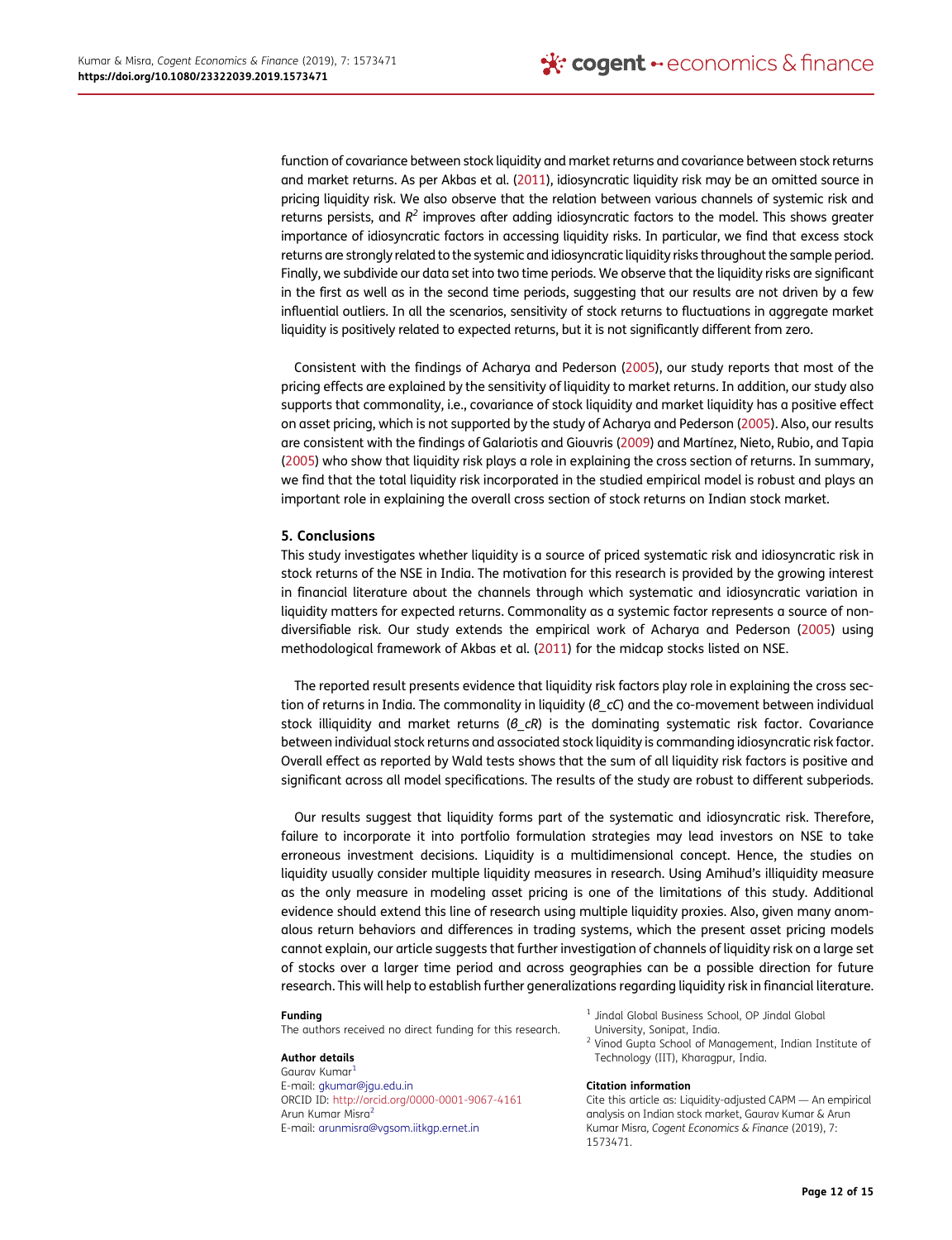#### Note

1. This article is based on part of Kumar's PhD dissertation at the Indian Institute of Technology (IIT), Kharaapur, India.

#### References

Acharya, V. V., & Pederson, L. H. (2005). Asset pricing with liquidity risk. Journal of Financial Economics, 77, 375–410. doi:10.1016/j.jfineco.2004.06.007

- Akbas, F., Petkova, R., & Armstrong, W. J. (2011). Idiosyncratic volatility of liquidity and expected stock returns. Retrieved from https://www.bus.miami.edu/\_ assets/files/faculty-and-research/conferences-andseminars/finance-seminars/Petkova%20Paper.pdf
- Amihud, Y. (2002). Illiquidity and stock returns: Cross section and time-series effects. Journal of Financial Markets, 5 (1), 31–56. doi:10.1016/S1386-4181(01)00024-6 Amihud, Y., & Mendelson, H. (1986). Asset pricing and the
	- bid-ask spread. Journal of Financial Economics, 17, 223–249. doi:10.1016/0304-405X(86)90065-6
- Baron Asset Fund. (2015, Spring). The advantages of mid-cap stocks. Inside the Baron Funds Investor, Volume 12/No. 2.
- Bekaert, G., Harvey, C. R., & Lundblad, C. T. (2007). Liquidity and expected returns: Lessons from emerging markets. The Review of Financial Studies, 20(6), 1783–1831. Available at https://www0.gsb.columbia. edu/faculty/gbekaert/lessons.pdf
- Bradrania, M. R., Peat, M., & Satchell, S. (2015). Liquidity costs, idiosyncratic volatility and expected stock returns. International Review of Financial Analysis, 42, 394–406. doi:10.1016/j.irfa.2015.09.005
- Butt, H. A., & Virk, N. S. (2015). Liquidity and asset prices: An empirical investigation of the nordic stock markets. European Financial Management, 21, 672–705. doi:10.1111/eufm.12041
- Chang, Y. Y., Faff, R., & Hawang, C. Y. (2009). Liquidity and stock returns in Japan: New evidence. Pacific Basin Finance Journal, 18, 90–115. doi:10.1016/j. pacfin.2009.09.001
- Chordia, T., Roll, R., & Subrahmanyam, A. (2000). Commonality in liquidity. Journal of Financial Economics, 56, 3–28. doi:10.1016/S0304-405X(99)00057-4
- Chordia, T., Sarkar, A., & Subrahmanyam, A. (2006). Liquidity dynamics and cross-autocorrelations. Journal of Financial and Quantitative Analysis, 46, 709–736. doi:10.1017/S0022109011000081
- Chordia, T., Subrahmanyam, A., & Anshuman, V. R. (2001). Trading activity and expected stock returns. Journal of Financial Economics, 59(1), 3–32. doi:10.1016/ S0304-405X(00)00080-5
- Eleswarapu, V. R., & Reinganum, M. R. (1993). The seasonal behavior of liquidity premium in asset pricing. Journal of Financial Economics, 34, 373–386. doi:10.1016/0304-405X(93)90032-7
- Fama, E. F., & French, K. R. (1992). The cross-section of expected stock returns. Journal of Finance, 47(2), 427–465. doi:10.1111/j.1540-6261.1992.tb04398.x
- Fama, E. F., & French, K. R. (1993). Common risk factors in the returns on stocks and bonds. Journal of Financial Economics, 33(1), 3–56. doi:10.1016/0304-405X(93) 90023-5
- Fama, E. F., & MacBeth, J. D. (1973). Risk, return, and equilibrium: Empirical tests. Journal of Political Economy, 81(3), 607–636. doi:10.1086/260061
- Foran, J., Hutchinson, M. C., & O'Sullivan, N. (2014). The asset pricing effects of UK market liquidity shocks: Evidence from tick data. International Review of

Financial Analysis, 32, 85–94. doi:10.1016/j. irfa.2014.01.010

- Fujimoto, A. (2003). Liquidity and expected market returns: An alternative test (Working paper).
- Galariotis, E. C., & Giouvris, E. (2009). Systematic liquidity and excess returns: Evidence from the London stock exchange. Review of Accounting and Finance, 8(3), 279–307. doi:10.1108/14757700910980868
- Hubers, T. (2012). Liquidity and asset pricing: Evidence for the London stock exchange. Retrieved from http:// arno.uvt.nl/show.cgi?fid=129643
- Kim, S., & Na, H. (2018). Higher-moment liquidity risks and the cross-section of stock returns. Journal of Financial Markets, 38, 39–59. doi:10.1016/j.finmar.2017.10.001
- Kumar, G., & Misra, A. (2018). Commonality in liquidity: Evidence from India's national stock exchange. Journal of Asian Economics, 59, 1–15. doi:10.1016/j. asieco.2018.09.001
- Li, B., Sun, Q., & Wang, C. (2014). Liquidity, liquidity risk and stock returns: Evidence from Japan. European Financial Management, 20, 126–151. doi:10.1111/ eufm.v20.1
- Lintner, J. (1965). The valuation of risk assets on the selection of risky investments in stock portfolios and capital budgets. Review of Economics and Statistics, 47, 13–37. doi:10.2307/1924119
- Lo, A. W., & MacKinlay, A. C. (1990). Data-snooping biases in tests of financial asset pricing models. The Review of Financial Studies, 3(3), 431–467. doi:10.1093/rfs/3.3.431
- Martínez, M. A., Nieto, B., Rubio, G., & Tapia, M. (2005). Asset pricing and systematic liquidity risk: An empirical investigation of the Spanish stock market. International Review of Economics and Finance, 14, 81–103. doi:10.1016/j.iref.2003.12.001
- Moshirian, F., Qian, X., Wee, C.K.G, & Zhang, B. (2017). The determinants and pricing of liquidity commonality around the world. Journal of Financial Markets, 33, 22–41. doi:10.1016/j.finmar.2017.02.004
- Narayan, P. K., & Zheng, X. (2011). The relationship between liquidity and returns on the Chinese stock market. Journal of Asian Economics, 22, 259–266. doi:10.1016/j.asieco.2011.02.005
- Pastor, L., & Stambaugh, R. F. (2003). Liquidity risk and expected stock returns. Journal of Political Economy, v111, 642–685. doi:10.1086/374184
- Quirós, M. M. M., Quirós, J. L. M., & Oliveira, C. (2017). The role of liquidity in asset pricing: The special case of the portuguese stock market. Journal of Economics, Finance and Administrative Science, 22(43), 191–206. doi:10.1108/JEFAS-12-2016-0001
- Sharpe, W. F. (1964). Capital asset prices: A theory of market equilibrium under conditions of risk. Journal of Finance, 19, 425–442.
- Shih, Y. C., & Su., X. Q. (2016). Liquidity in up and down markets for asset pricing: Evidence from the Taiwan stock market. Asia-Pacific Journal of Financial Studies, 45, 729–754. doi:10.1111/ajfs.12150
- Uddin, H. (2009). Re-examination of stock liquidity risk with a relative measure. Studies in Economics and Finance, 26(1), 24–35. doi:10.1108/ 10867370910946306
- Vu, V., Chai, D., & Do, V. (2014). Empirical test on the liquidity-adjusted capital asset pricing model. Retrieved from http://ssrn.com/abstract= 2388035
- Wu, H. T., & Hwa, C. S. (2015). The pricing of liquidity risk on the Shanghai stock market. International Review of Economics and Finance, 38, 112–130. doi:10.1016/ j.iref.2014.12.006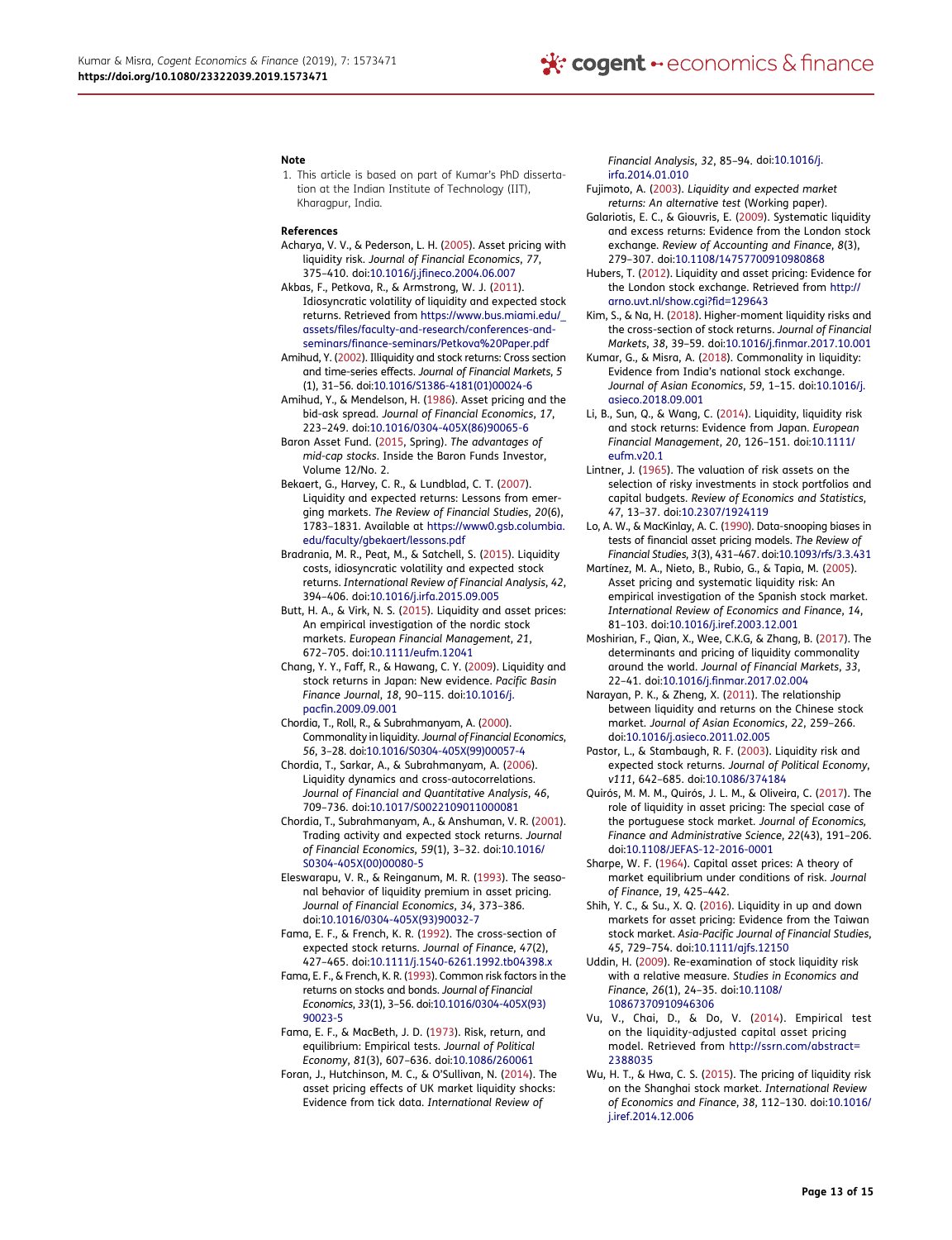## Appendix I

Midcap stocks selected for the study

| <b>S. No.</b>  | <b>Bloomberg code</b> | <b>Company name</b>                |
|----------------|-----------------------|------------------------------------|
| $\mathbf{1}$   | <b>BATA</b>           | Bata India Ltd.                    |
| $\overline{2}$ | GDSP                  | Godrej Industries Ltd.             |
| 3              | <b>HAVL</b>           | Havells India Ltd.                 |
| $\overline{4}$ | <b>JUBI</b>           | Jubilant Foodworks Ltd.            |
| 5              | <b>MCLR</b>           | McLeod Russel India Ltd.           |
| 6              | <b>TGBL</b>           | Tata Global Beverages Ltd.         |
| $\overline{7}$ | <b>SUNTV</b>          | Sun TV Network Ltd.                |
| 8              | <b>BIOS</b>           | Biocon Ltd.                        |
| 9              | <b>STR</b>            | Strides Arcolab Ltd.               |
| 10             | ABNL                  | Aditya Birla Nuvo Ltd.             |
| 11             | <b>ALBK</b>           | Allahabad Bank                     |
| 12             | <b>ANDB</b>           | Andhra Bank                        |
| 13             | BOI                   | Bank of India                      |
| 14             | <b>CBK</b>            | Canara Bank                        |
| 15             | IDBI                  | IDBI Bank Ltd.                     |
| 16             | IFCI                  | IFCI Ltd.                          |
| 17             | <b>KBL</b>            | Karnataka Bank Ltd.                |
| 18             | LTFH                  | L&T Finance Holdings Ltd.          |
| 19             | OBC                   | Oriental Bank of Commerce          |
| 20             | <b>POWF</b>           | Power Finance Corporation Ltd.     |
| 21             | <b>RCAPT</b>          | Reliance Capital Ltd.              |
| 22             | <b>SKSM</b>           | SKS Microfinance Ltd.              |
| 23             | <b>SNDB</b>           | Syndicate Bank                     |
| 24             | <b>UNBK</b>           | Union Bank of India                |
| 25             | <b>APTY</b>           | Apollo Tyres Ltd.                  |
| 26             | AL                    | Ashok Leyland Ltd.                 |
| 27             | <b>MRF</b>            | MRF Ltd.                           |
| 28             | <b>TVSL</b>           | TVS Motor Company Ltd.             |
| 29             | <b>TTCH</b>           | Tata Chemicals Ltd.                |
| 30             | CRG                   | Crompton Greaves Ltd.              |
| 31             | JI                    | Jain Irrigation Systems Ltd.       |
| 32             | SIEM                  | Siemens Ltd.                       |
| 33             | ICEM                  | India Cements Ltd.                 |
| 34             | <b>JPA</b>            | Jaiprakash Associates Ltd.         |
| 35             | GMRI                  | GMR Infrastructure Ltd.            |
| 36             | IRB                   | IRB Infrastructure Developers Ltd. |
| 37             | UT                    | Unitech Ltd.                       |

(Continued)